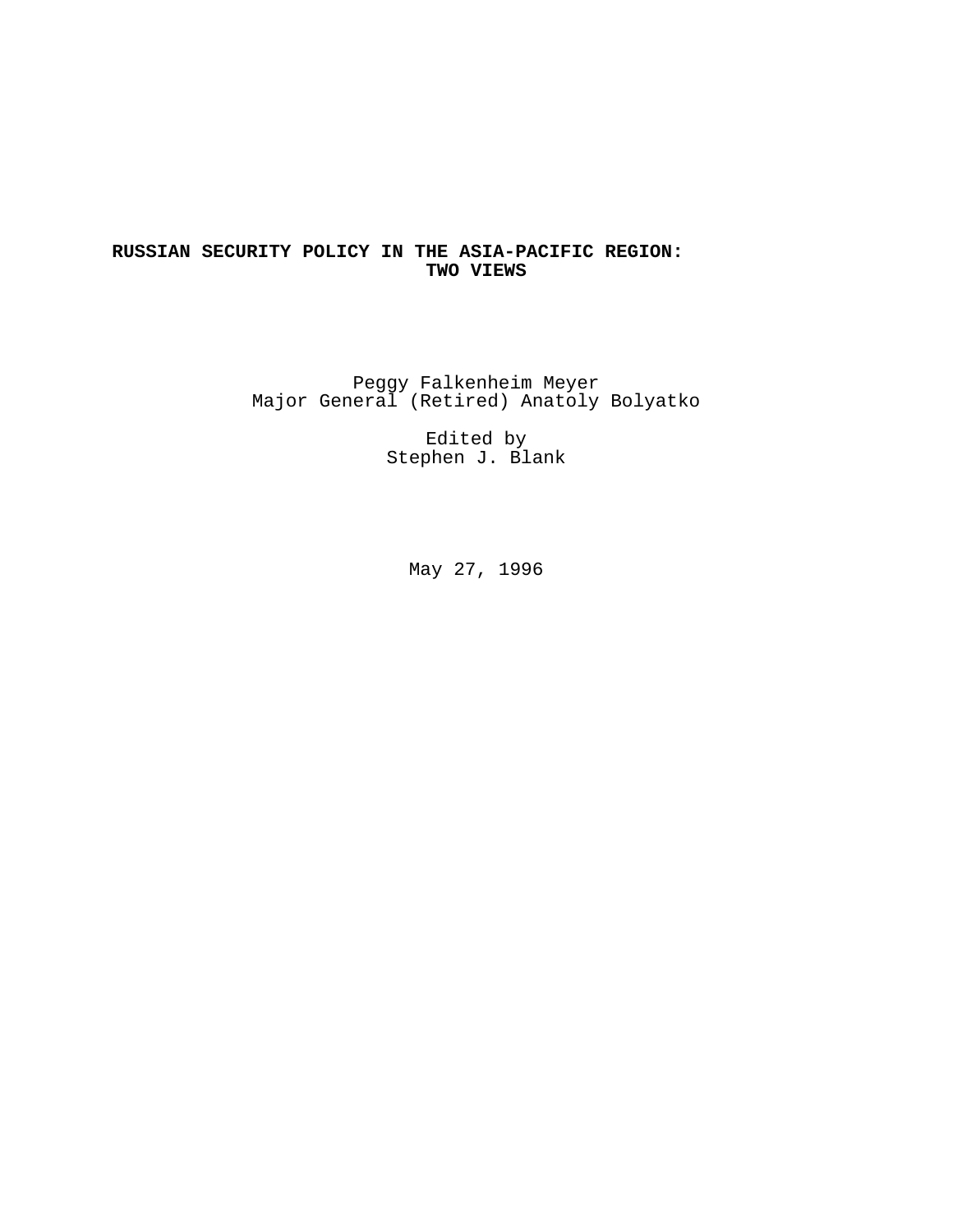#### \*\*\*\*\*\*\*

These papers originally were presented to the conference on "Russian Defense and Security Policy," King's College, London, May 16-18, 1995, sponsored by the Ministry of Defence of Great Britain, King's College, London, the U.S. Army War College's Strategic Studies Institute, the U.S. Air Force Academy's Institute for National Security Studies, and the RAND Corporation. The views expressed in this report are those of the authors and do not necessarily reflect the official policy or position of the Department of the Army, the Department of Defense, or the U.S. Government. This report is cleared for public release; distribution is unlimited.

\*\*\*\*\*\*\*

Comments pertaining to this report are invited and should be forwarded to: Director, Strategic Studies Institute, U.S. Army War College, Carlisle Barracks, PA 17013-5050. Comments also may be conveyed directly to the Conference Organizer, Dr. Stephen J. Blank, by calling commercial (717) 245-4085 or DSN 242-4085. Copies of this report may be obtained from the Publications and Production Office by calling commercial (717) 245-4133, DSN 242- 4133, FAX (717) 245-3820, or via the Internet at rummelr@carlisle-emh2.army.mil.

\*\*\*\*\*\*\*

All 1995 and later Strategic Studies Institute (SSI) monographs are available on the SSI Homepage for electronic dissemination. SSI's Homepage address is: http://carlislewww.army.mil/usassi/.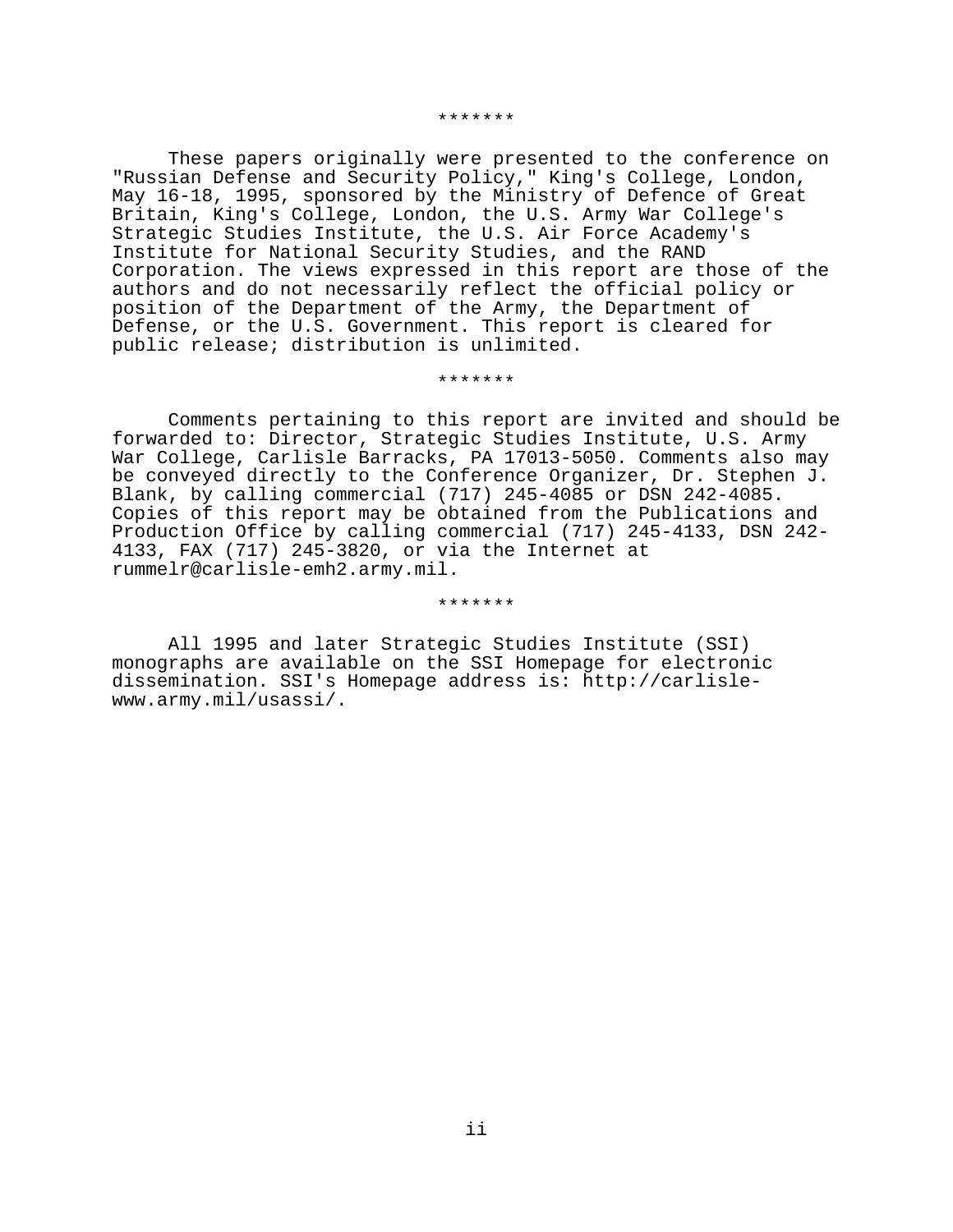### **FOREWORD**

In May 1995, the British Ministry of Defence, the Strategic Studies Institute of the U.S. Army War College, the RAND Corporation, the Institute for National Security Studies of the U.S. Air Force Academy, and King's College, London, hosted a conference at King's College on "Russian Defense and Security Policy."

The participants at the conference discussed a wide range of Russian defense and security policies from civil-military relations to defense economics, and regional policies: Europe, the Caucasus and Central Asia, and the Asia-Pacific Region. The two papers offered here, written by Dr. Peggy Falkenheim Meyer and Major General (Retired) Anatoly Bolyatko, reflect Western and Russian views on Russian policy in East Asia and its challenges. In this form, as throughout the conference, the intent was to juxtapose Western and Russian views on topical issues.

SSI welcomes reader comments on these papers and is pleased to offer them to our audience in the spirit of continuing this dialogue.

> RICHARD H. WITHERSPOON Colonel, U.S. Army Director, Strategic Studies Institute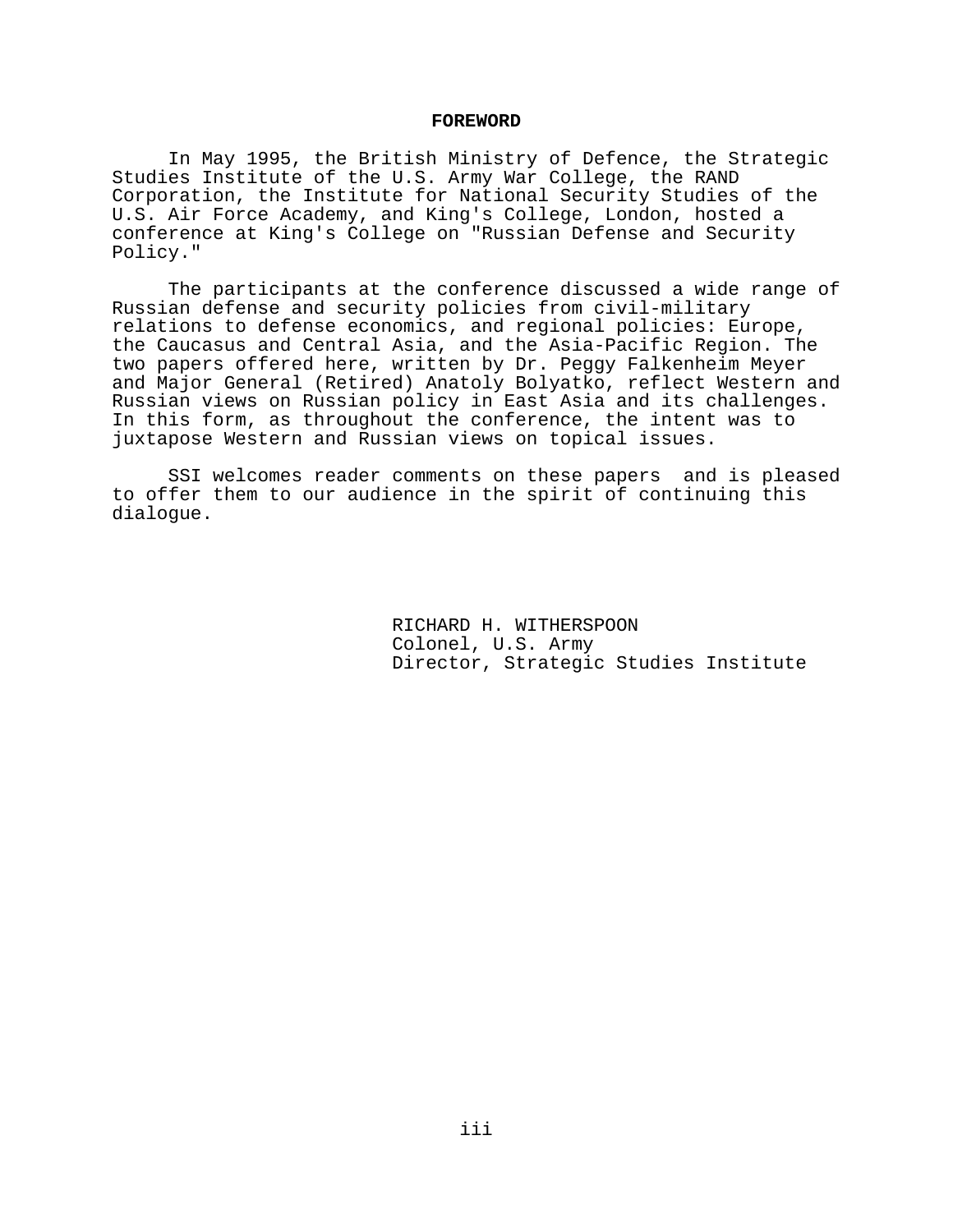## **BIOGRAPHICAL SKETCHES OF THE AUTHORS**

STEPHEN J. BLANK is the Douglas MacArthur Professor of Research at the U.S. Army War College and has been an Associate Professor of Russian/Soviet Affairs at the Strategic Studies Institute since 1989. Prior to this appointment, Dr. Blank was Associate Professor for Soviet Studies at the Center for Aerospace Doctrine, Research, and Education of Air University at Maxwell Air Force Base. Dr. Blank's M.A. and Ph.D. are in Russian history from the University of Chicago. He has published numerous articles on Soviet/Russian military and foreign policies, notably in the Third World, and is the author of The Sorcerer as Apprentice: Stalin's Commissariat of Nationalities, 1917-1924<D> (Westport, CT: Greenwood Publishing Group, 1994).

ANATOLY BOLYATKO is a Chief Researcher of the Far Eastern Studies Institute, Professor of International Affairs, Doctor of Sciences (military), Academician of the Russian Academy of Military Sciences and International Information Sciences Academy, and Major General (Retired). He was the head of the Soviet military delegations in 1988-91 during the creation of agreements with the United States, Canada, and Greece on the prevention of dangerous military activities. He also took part in the creation of the START-I and CFE Treaties. His areas of specialization include many aspects of national security, nuclear weapons issues, cooperative security in Northeast Asia and the Northern Pacific, and prevention of dangerous military activities.

PEGGY FALKENHEIM MEYER is an Associate Professor of Political Science at Simon Fraser University in Burnaby, British Columbia, Canada, a suburb of Vancouver and has taught political science at the University of Western Ontario. Professor Meyer has also served as Director of the University of Toronto's international office. Her articles on Soviet and Russian East Asian policy have appeared in Asian Survey, Pacific Affairs, <D>and other journals. She is now writing a book on Moscow's policy in Northeast Asia. Professor Meyer received her M.A. and Ph.D. in political science from Columbia University.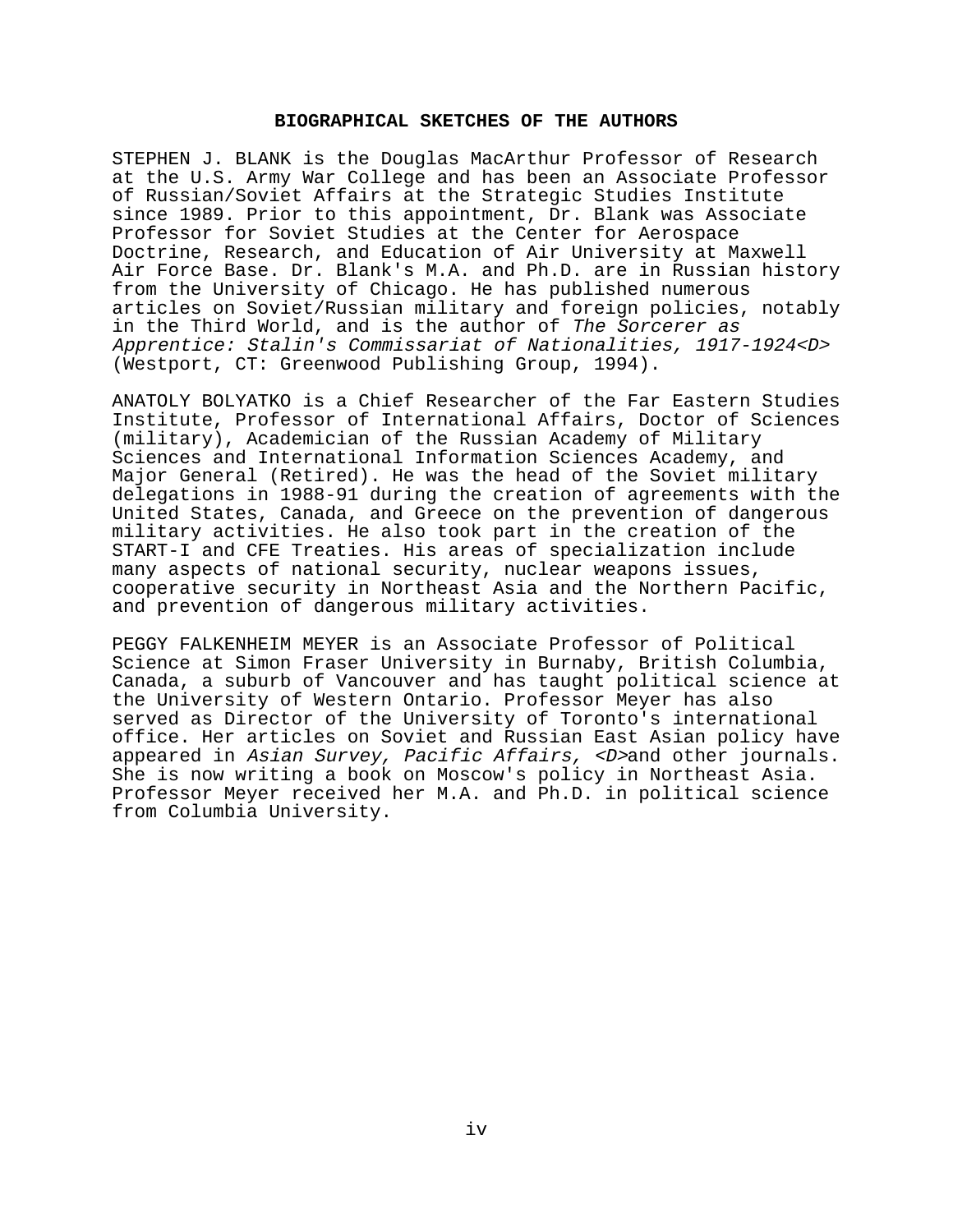#### **INTRODUCTION**

#### **Stephen J. Blank**

Since the conquest of Siberia, Russia has been an Asian and Pacific power. The end of the Cold War transformed this entire region's security structure, a transformation that accelerated when the Soviet Union fell apart and was replaced by Russia. Russia faces new security challenges in this most dynamic of regions, which still holds substantial possibilities of military conflict. But there has been a tendency in the West to overlook the new Russia's place in Asia.

Among the objectives of the London conference was the intention to remedy this gap in our perceptions and bring to our audience an understanding by both Russian and Western scholars of the threats and challenges Russia faces here and its efforts to deal with those challenges. Thus, these papers focus on Russia's relations with key Asian states and with its efforts to obtain a military detente with the United States and reduce the dangers and threats of nuclear war with the United States. These papers should help to improve our understanding of how Russian elites view Asia and the challenges Russia faces, while at the same time Russians learn how Western analysts view their policy. This enhanced mutual understanding should contribute to the debate and discussion that began in London and facilitate mutual understanding among Russian, Asian, European, and American observers and audiences.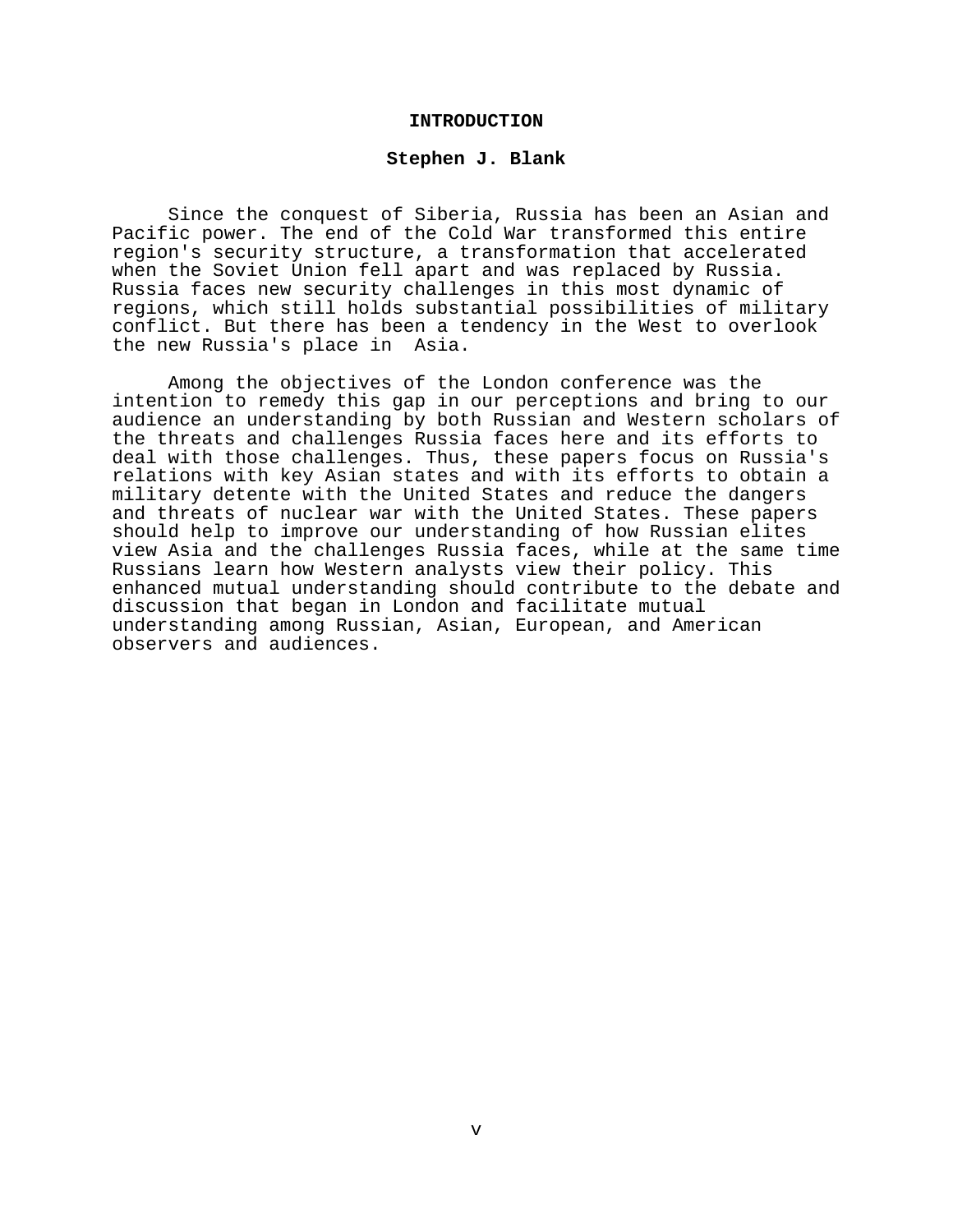## **FROM COLD WAR TO COLD PEACE?: U.S.-RUSSIAN SECURITY RELATIONS IN THE FAR EAST**

Peggy Falkenheim Meyer

### **Introduction**.

Immediately after the Cold War, observers anticipated that a new partnership, or even quasi-alliance, would replace the conflictual relationship between the Soviet Union and the United States. However, growing nationalism and anti-Western sentiments in Russia and increasing U.S. distrust of Russian motives and intentions have dashed these hopes. The past few years have seen growing differences between Moscow and Washington over many issues: the former Yugoslavia, NATO expansion, and arms sales to Iran and other countries.

These growing conflicts have led observers in Russia and the United States to predict the emergence of a more confrontational relationship, one which some have dubbed a cold peace. This paper will assess the growing differences between Russia and the West in the Far East and their implications for U.S. policy. It will argue that U.S.-Russian relations in East Asia have become more contentious than was anticipated during the brief post-Cold War honeymoon. However, Moscow and Washington still have a number of common interests in East Asia that are worth pursuing.

### **The Sea of Okhotsk**.

In the Far East, the atmosphere between Russia and the United States has vastly improved since the end of the Cold War but there still are remnants of the previous competition. Russia's new military doctrine adopted in November 1993 does not name any specific external threat. But the Russian military continues to express concern about the potential threat that U.S. and Japanese forces in the Northwest Pacific pose to their ports, airfields, Navy, and other regional military assets whose relative importance have increased now that Russia has lost facilities in other former Soviet republics.

The Russian military is particularly concerned about protecting its strategic nuclear submarine bastion in the Sea of Okhotsk. The importance of nuclear weapons as a deterrent against conventional as well as nuclear attack was reaffirmed in Russia's new military doctrine which also modifies Moscow's previous no first-use pledge. If the START-II treaty is ratified and implemented, the changes it mandates will further increase the importance of Russia's submarine-based nuclear weapons by forcing Moscow to deploy a larger proportion of its much reduced strategic nuclear arsenal at sea.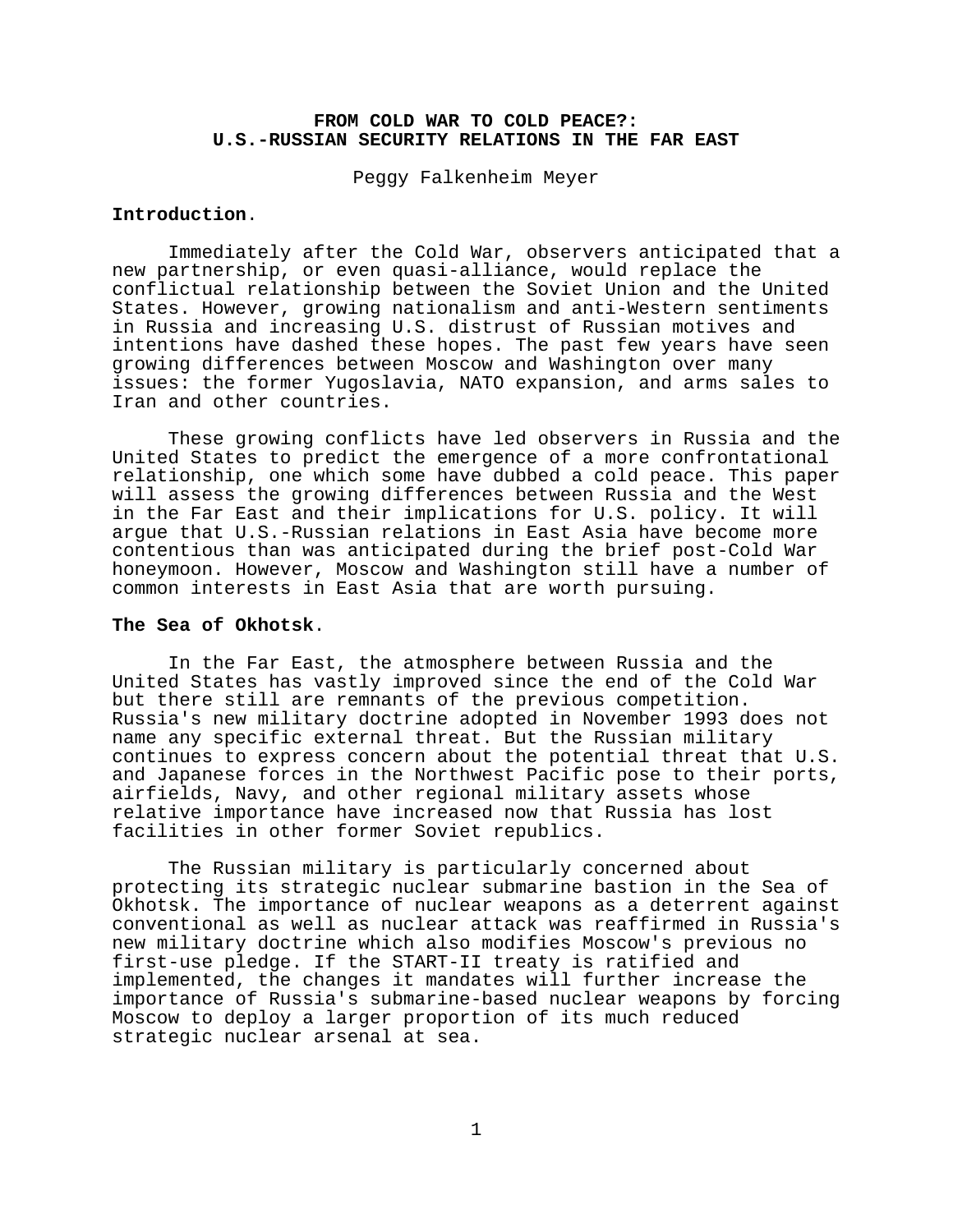Early in the next century, Russia may be forced to close down its Sea of Okhotsk SSBN bastion and to base all of its remaining strategic nuclear submarines in the Barents Sea. Geoffrey Jukes has speculated that the substantial reductions in Russia's strategic submarine fleet required by START-II, the growing obsolescence of Russian submarines based in the Northwest Pacific, the high cost of maintaining facilities there, and the closing down of regional repair and maintenance facilities may persuade Russian military officials that it no longer makes sense to keep two SSBN bastions.<sup>1</sup> At the moment, Russian military officials are determined to resist these pressures and to keep two SSBN bastions. However, financial stringency may force them to change their mind. Unless and until this happens, the U.S. and Japanese military deployments in this region will be perceived as a threat by the Russian military because their SSBNs in the Sea of Okhotsk have become more vulnerable to anti-submarine warfare (ASW) attacks. And conversely, the United States and Japan may perceive the deployment by the Russian military of forces designed to protect their strategic nuclear submarines as a threat.<sup>2</sup>

## **The Northern Territories**.

The continuing importance of the Sea of Okhotsk SSBN bastion complicates Russia's relations with Japan. During the brief post-Cold War honeymoon, it was anticipated that Russia and Japan would make progress toward resolving their territorial dispute. However, this did not occur. Instead, President Boris Yeltsin postponed his planned September 1992 trip to Tokyo after meeting strong opposition to any territorial concession from the military and a broad spectrum of Russian politicians and society. At parliamentary hearings in the summer of 1992, the Russian military stressed the strategic significance of the disputed Northern Territories, (the Japanese term for the Kurile Islands) which border the Sea of Okhotsk, as the main reason for their opposition to any territorial concession.<sup>3</sup>

The military's underlying motivation most likely was to use the territorial issue as support for the struggle which then was taking place against Foreign Minister Kozyrev's pro-Western foreign policy. In mid-1992, policy toward Japan had become one of the main arenas of this struggle. Cancellation of Yeltsin's visit was one of the first triumphs of opponents of the pro-Western line.

The failure to make progress toward resolving the territorial dispute between Russia and Japan has caused problems in their relations as have Russian coast guard attacks on Japanese fishermen operating near the disputed islands and the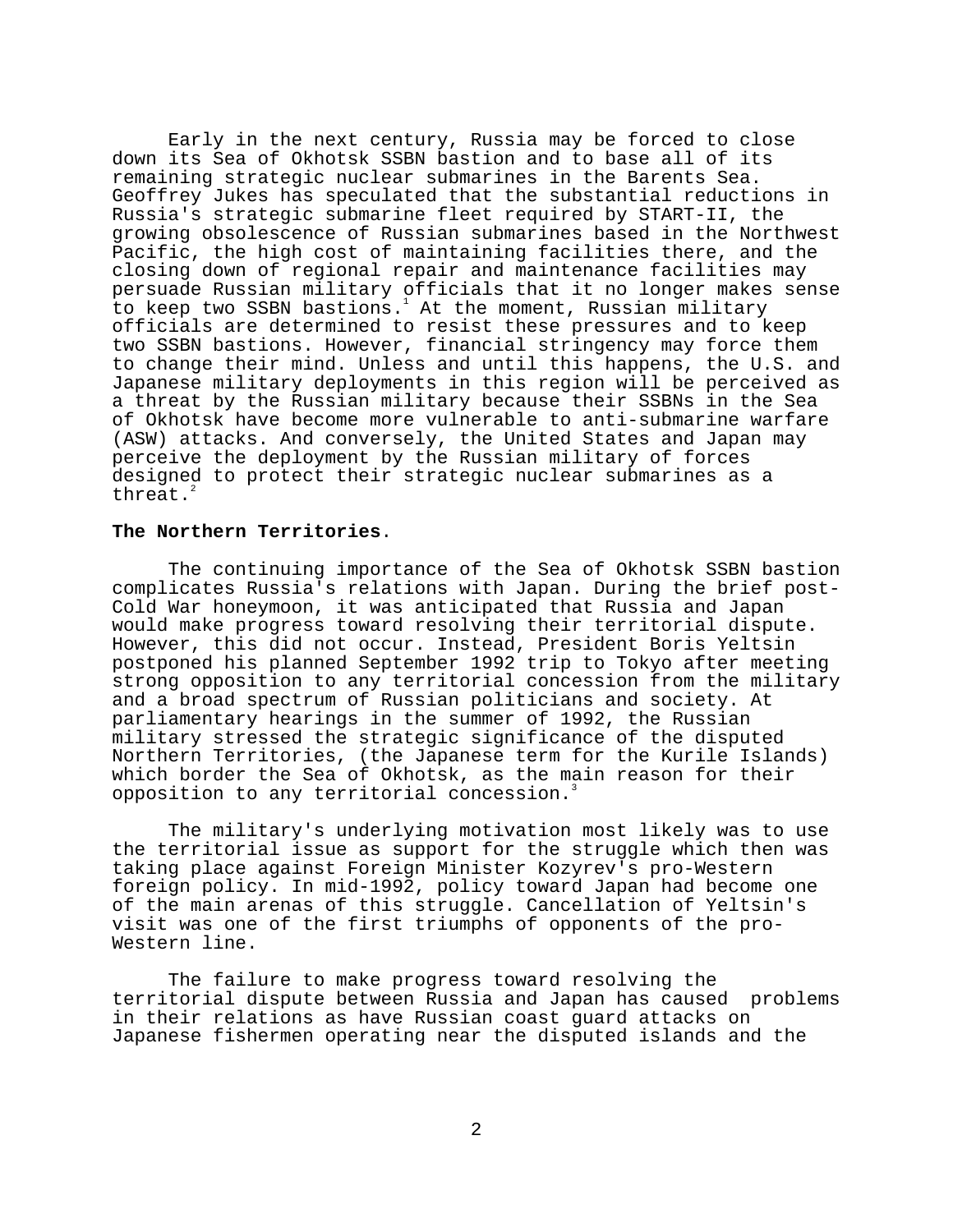Russian navy's dumping of radioactive waste into the Sea of Japan. Efforts are now being made to find solutions to these and other problems. Russia and Japan are conducting negotiations on a safe fishing operations agreement. Japan is helping Russia construct nuclear waste reprocessing facilities. But nationalist passions still impede the resolution of the territorial dispute and are likely to do so for quite a long time.

### **Sino-Russian Relations**.

If Russia's relations with Japan have been more strained than was anticipated during the brief post-Cold War honeymoon, Moscow's relations with Beijing have been much better. The downfall of communism in the USSR and the coming to power of a new reformist leadership in Moscow had created strains in Sino-Russian relations. Chinese leaders had prior knowledge of and tacitly supported the August 1991 coup against President Mikhail Gorbachev. They were dismayed by the downfall of socialism in East Europe and the USSR which had negative implications for their own legitimacy. They were concerned when Russian Foreign Minister Andrei Kozyrev and other Russian leaders talked about the possibility of Russia's joining NATO. They were not amused when then Foreign Minister Andrei Kozyrev came to Beijing in early 1992 and lectured them on human rights.<sup>4</sup>

Despite these strains, the trend toward normalization, begun under Gorbachev, has continued, moving to what Yeltsin and other leaders now call a "constructive partnership." This trend was encouraged by the reorientation of Russian foreign policy in mid-1992 away from Kozyrev's initial pro-Western emphasis to a new stress on improving relations with other former Soviet republics, Islamic countries and Asian countries, in particular, China. Chinese leaders, viewing the political chaos and economic crisis in Russia, have become far less concerned that Russia poses a threat to their own legitimacy. Yeltsin now is attracted by the Chinese model which combines economic reform and rapid economic growth with an authoritarian political system. Russian leaders, like Prime Minister Viktor Chernomyrdin, undoubtedly feel comfortable with Chinese leaders with similar training and apparatchik backgrounds. The growing anti-Western mood in Moscow is more in tune with Chinese views of the United States. Chinese and Russian leaders have a shared concern with Islamic fundamentalism in Central Asia which they fear could affect their own Muslim populations.

In the security realm, Russia and China have taken steps to reduce prospects for conflict and to reassure each other about their peaceful intentions. Agreements delineating the Sino-Russian border have been signed. The Joint Declaration on the Principles of Relations Between the People's Republic of China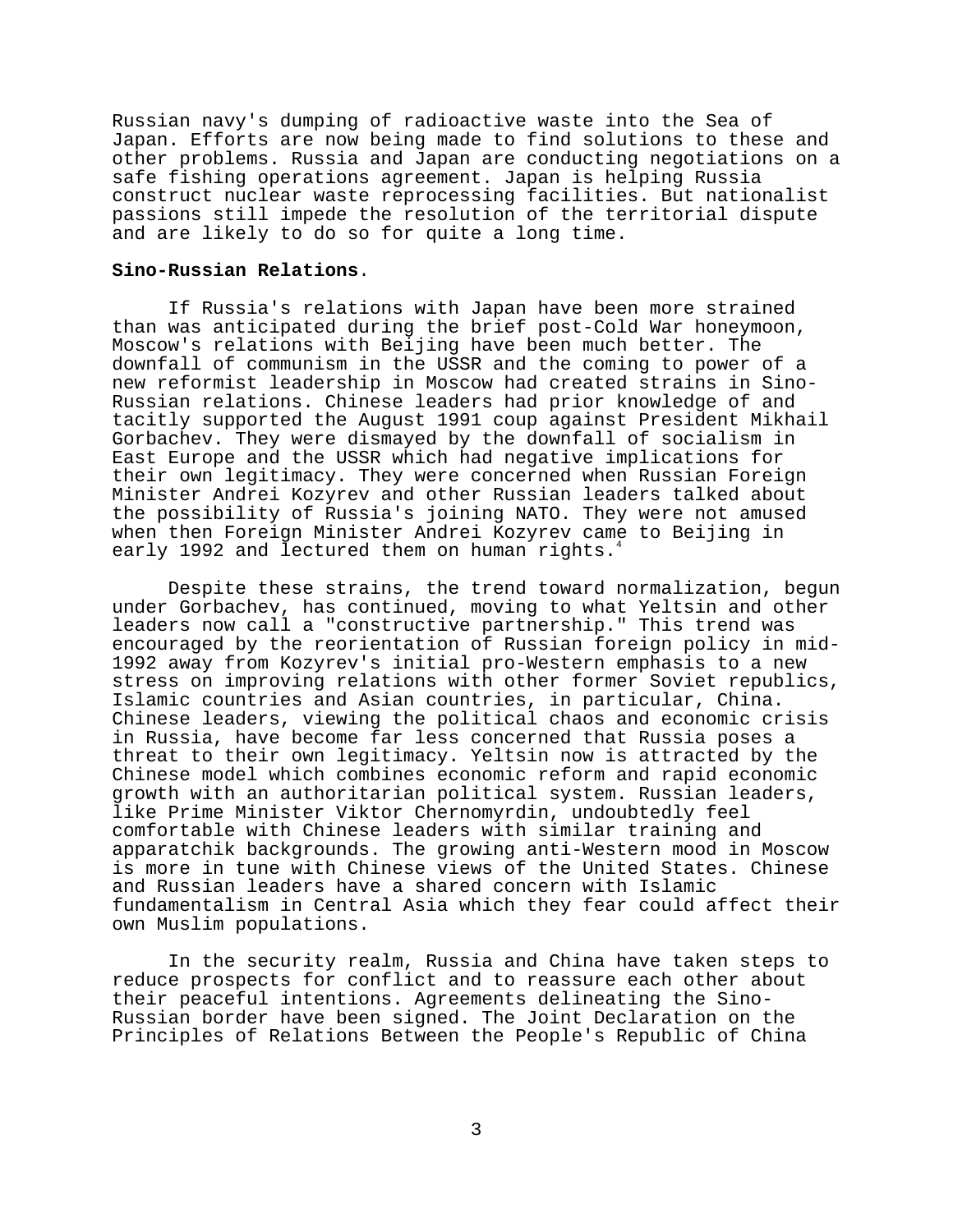and the Russian Federation signed in 1992 commits Russia and China not to join any political-military alliance directed against the other side, not to allow third parties to use their territory to the detriment of the other side's security, and not to use force or the threat of force against each other. On several occasions, Yeltsin, Kozyrev, and other high Russian officials have promised that Russia would honor a no-first-use pledge in its relations with China. In a symbolic gesture, Yeltsin and President Jiang Zemin signed a joint communique, during the latter's September 1994 visit to Moscow, in which they pledged that Russia and China no longer would target nuclear missiles against each other.

The opening of Russia's border with China to greatly expanded trade and tourism has helped to create an atmosphere of greater trust. During the height of the Sino-Soviet dispute, normal interaction between the Chinese and Russians living near the border was artificially cut off. New economic, transportation, and other links are proliferating. Overall, this opening of the border has had a positive impact on Sino-Russian relations although it also has created some resentment, particularly among Russians living in border regions not benefiting from the growing economic ties.

China is negotiating an agreement with Russia, Kazakhstan, Kyrgyzstan and Tajikistan for the reduction of forces and the restructuring of those forces along their mutual border. In a memorandum signed during Yeltsin's December 1992 visit to Beijing, it was stipulated that this agreement should provide for the gradual reduction of forces along the border so that by the year 2000 they would be at the minimum level consonant with goodneighborly and friendly relations. In addition, the agreement should require the defensive restructuring of border zone forces, the removal of the most destabilizing weapons systems from the border zone and the reduction of military activity near the border. Russia and China have agreed that the zone would extend to 100 kilometers on each side of the border. China originally had wanted to establish a zone extending 300 kilometers on either side of the border, but Russia refused because it would have meant withdrawing its troops to the Siberian taiga which lacks infrastructure and power supplies. Russia has proposed to China that the treaty cover not just the forces within a narrow border zone but the entire territory of the Russian and Chinese border regions, similar to the provisions of the agreement regulating conventional forces in Europe.<sup>6</sup> Contacts and exchanges between the Russian and Chinese militaries have expanded rapidly, and there has been a marked improvement in their relations.

In November 1993, Russian Defense Minister Pavel Grachev and Chinese Defense Minister Chi Haotian signed a 5-year agreement providing for regular consultations between top Defense Ministry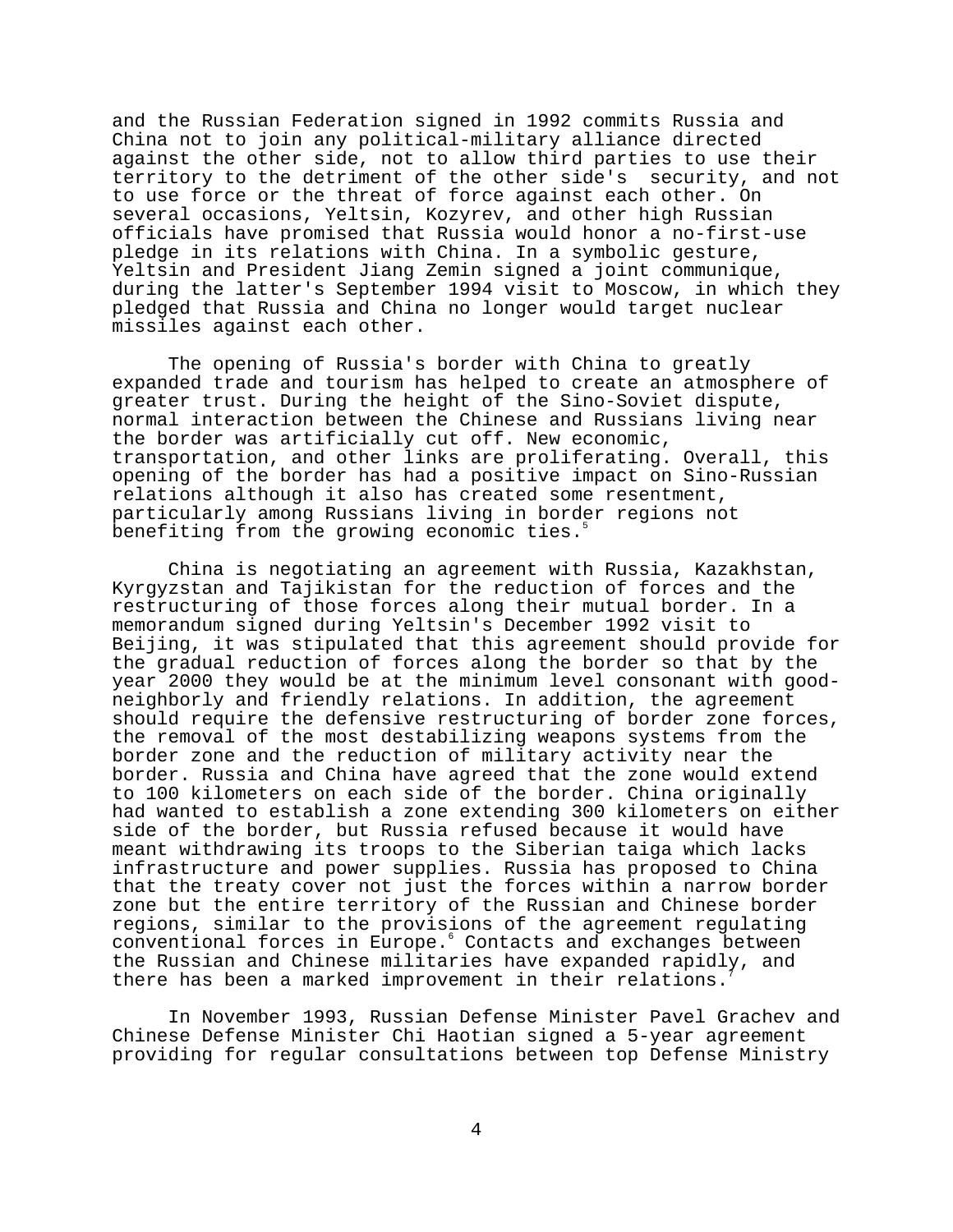officials, the establishment of direct ties between adjoining Russian and Chinese military districts, military exchanges between the two countries' armed forces at all levels, and an increase in the number of military attaches posted in each other's capital. The Russian and Chinese defense ministers agreed to inform each other of plans for military maneuvers in border districts and to exchange information on military doctrine and military construction.<sup>8</sup>

Contacts between the Russian and Chinese militaries have been expanding, and there has been an exchange of naval vessels. Three Russian naval vessels called at Qingdao in August 1993. The following May three Chinese vessels visited Vladivostok. In April 1994, the Chief of Russia's General Staff, General Mikhail Kolesnikov revealed, during a visit to Beijing, that Russia and China were discussing plans to send Russian military specialists to China to train the Chinese in the proper use of Russian arms and to bring Chinese officers to Russia for training in military schools up to the level of the General Staff Academy. In July, the Russian and Chinese Defense Ministers signed an agreement to prevent inadvertent or dangerous military confrontation between their forces.<sup>10</sup> In November 1994, Admiral Feliks Gromov, commander of the Russian Navy, visited China and agreed to expand training and technology exchanges between the Russian and Chinese navies. It was reported during his visit that China had accepted Russia's offer to train officers and crews of Chinese naval vessels.<sup>1</sup>

Russia has expanded its arms sales and military technology transfer to China. There are strong motivations for this on both sides. Beijing hopes to attain from Russia military equipment at bargain basement prices and technology the West is unwilling to provide. Russia is interested in earning hard currency and keeping its defense industrial enterprises from going bankrupt. In 1992-93, Russia sold China weapons worth \$3-5 billion including 26 Sukhoi-27 (SU-27) supersonic fighter bombers, 24 MiG-31 high altitude interceptors, heavy military transport planes, T-72 tanks and other military vehicles. China and Russia are discussing the possibility of Chinese production of additional Su-27s under license.<sup>12</sup> China has bought 4 S-300 antiaircraft missile complexes for testing and is considering the purchase of 100 to 150 more launchers, each to be equipped with approximately 8 missiles.<sup>13</sup> In November 1994, China signed a U.S.\$1 billion contract to purchase four Kilo-class diesel submarines from Russia.<sup>14</sup> Subsequently, China agreed to buy 6 additional Kilo-class submarines and completed preliminary discussions with Moscow about the purchase of 12 more over the next 5 years. $<sup>1</sup>$ </sup>

Despite a number of reports over the past few years that China is negotiating to buy an aircraft carrier from Ukraine, this sale has not been consummated. Various explanations have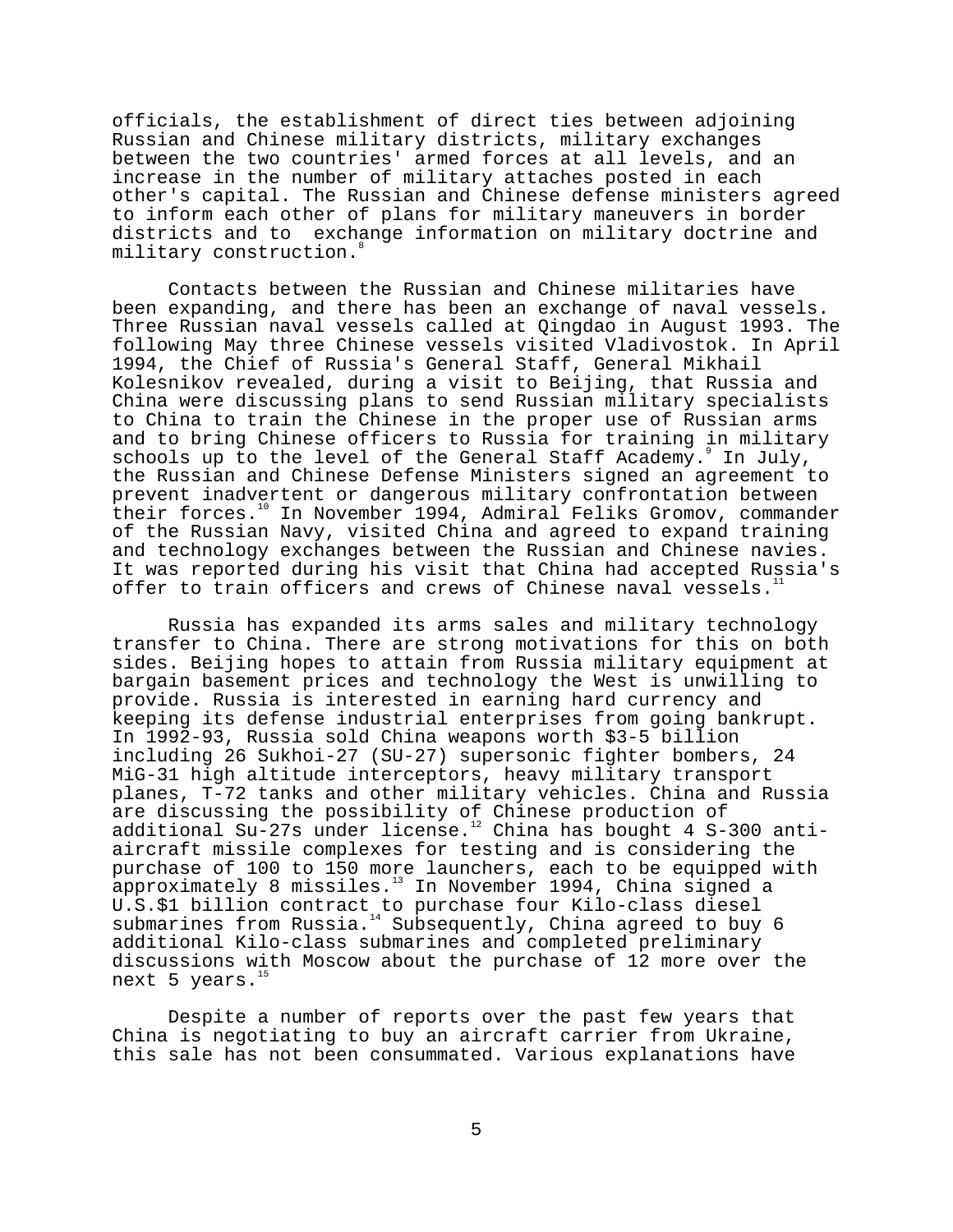been offered as to why this sale has not gone through, including U.S. pressure, China's inability to pay for the carrier and Russia's refusal to supply the electronics for the partially completed carrier and/or to pay for its completion.<sup>16</sup> Although completed carrier and/or to pay for its completion.<sup>16</sup> there were allegations in the Japanese press that two Kiev-class aircraft carriers from Russia's Pacific Fleet, the Minsk and the Novorossisk, sold to a South Korean company for scrap might end up in China instead, this does not seem to be happening.<sup>17</sup> The weapons, navigation equipment and communications equipment were removed from the carriers before they were turned over to the South Korean company, and Russian representatives are monitoring implementation of the contract which provides for the carriers to be cut up into strips no more than two meters wide.<sup>16</sup>

Besides these arms sales, there also is a significant military technology transfer between Russia and China. China has sent between 300 and 400 of its defense specialists to work in Russia's aerospace research and development institutes. More than one thousand Russian defense industry scientists and technicians have gone to China since 1991 for shorter or longer periods to consult with and work in China's defense industry.<sup>19</sup> The Chinese are particularly interested in acquiring aerospace, rocketry, air defense and antisubmarine warfare technology.<sup>20</sup> U.S. intelligence agencies are concerned that Russia and perhaps Ukraine are transferring technology to China from the advanced SS-25 mobile missiles and from multiple and independently targetable warheads.<sup>2</sup>

Russian officials have promised to control this flow of Russian military specialists to China so as not harm their own security and the security of other countries, but it is not clear that they are able to do so. A Western diplomat, posted in Beijing, noted that he and others often run into Russian defense industry specialists on the street whose presence is not known to the Russian embassy.<sup>22</sup> An October 1993 article by Andrei Kabannikov in Komsomolskaya Pravda cited a Russian military expert in Beijing who acknowledged that there was no effective state control over military specialists who can cross the border easily. He mentioned that two Russian laser weapons' specialists and one missile specialist were recognized on the streets of Beijing quite by chance.

Russia's arms sales to China have become an irritant in Russia's relations with the United States, Japan, Taiwan, and other countries who fear that they may upset the balance of power across the Taiwan Strait and in the South China Sea, a strategic region where there are a number of territorial disputes involving China. India and Vietnam also are uneasy about Russian arms sales to China and about the improvement in Sino-Russian relations which allows China to direct more of its forces to the south and southwest.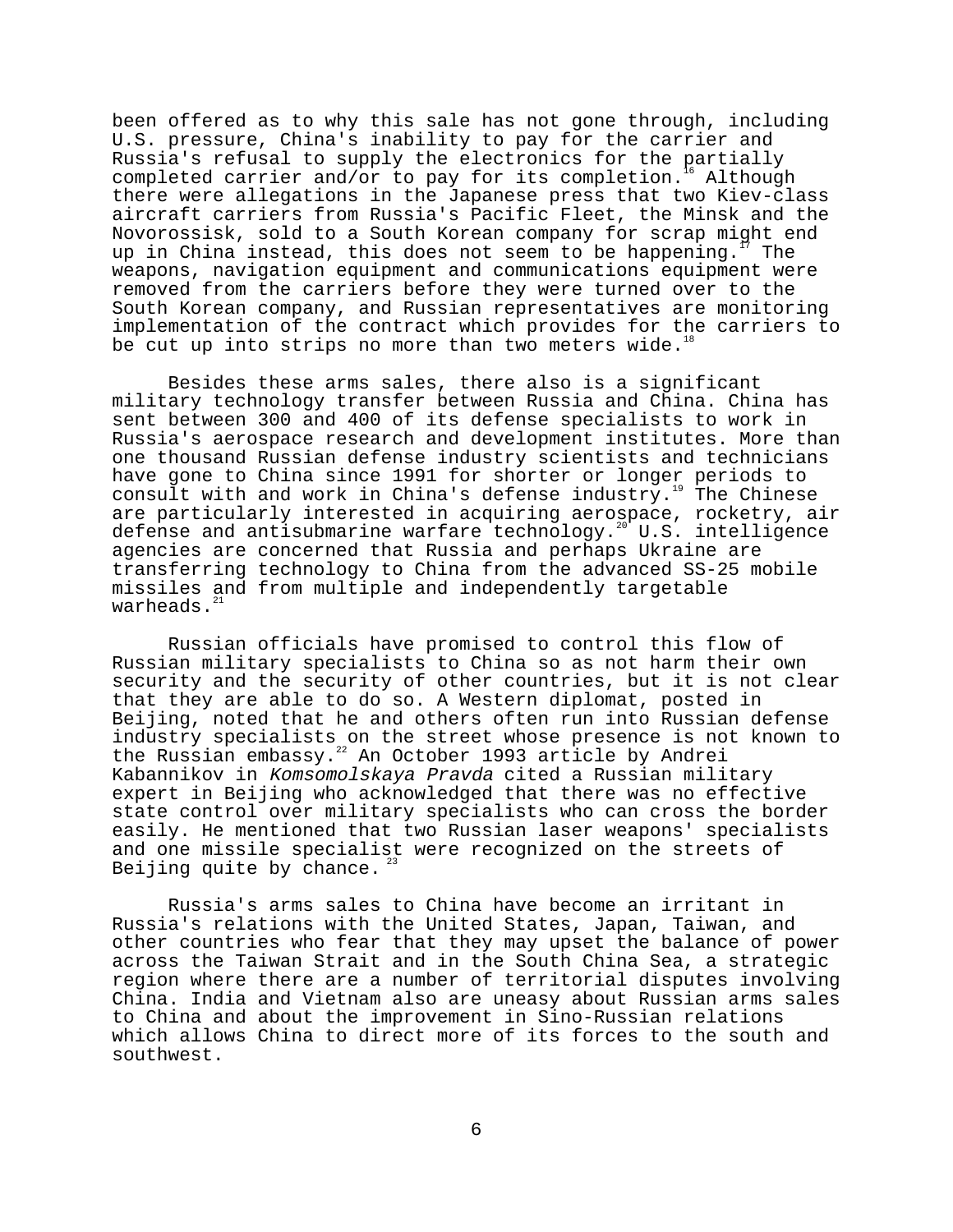Overall, Sino-Russian relations have improved so much that some Western analysts have even expressed concern about the reemergence of an anti-Western alliance or quasi-alliance between Moscow and Beijing. Writing in the March 1993 issue of Asian Survey, Hung P. Nguyen, for example, talks about the possibility of a "strategic rapprochement" between China and Russia which he describes as the modern Eastern version of the 1920's Rapallo treaty between Germany and Russia, "two continental powers united by their real or imagined grievances against the West." Nguyen argues that geopolitical reversals in Europe may persuade Russian nationalists that Russia is being shut out of that continent and increase the likelihood that they will seek "geopolitical compensation" in the East. $^{2}$ 

### **The Korean Peninsula**.

There also are some differences between Russian and U.S. attitudes toward Korea although here they share a number of common objectives. These include stopping North Korea's nuclear program, ensuring a "soft landing" for the increasingly troubled North Korean economy, and facilitating a peaceful resolution of North-South differences. It is not hard to fathom why Russians are concerned about stability on the Korean peninsula. Russia has a border with North Korea not far from its main naval base at Vladivostok. Russia would be directly affected by an economic collapse in North Korea which produced a flood of refugees or outburst of violence on the peninsula with conflict or nuclear radiation spilling over the border. In order to reduce the danger that Russia would become involved in a Korean conflict, Moscow has reinterpreted its 1961 Treaty of Friendship, Cooperation and Mutual Assistance with Pyongyang. Russia has made it clear that it will not come to Pyongyang's assistance if it commits an act of aggression or a "provocative" act that invites aggression. And, in September 1995, Russia proposed a new treaty to North Korea that eliminates any reference to Russian military support if it is attacked or the "victim of aggression," as in the 1961 treaty.

Although Russia and the United States have a number of common objectives in Korea, they have at times disagreed about the best means to achieve these objectives. In 1994 Moscow favored negotiations over sanctions as a way to curtail North Korea's reported nuclear program. Russian assessments of the state of North Korea's nuclear program have tended to be less alarmist than American assessments.

As is true in the Yugoslav case, Russia has reacted negatively to any sign that it is being excluded from international efforts to deal with Korean problems. Although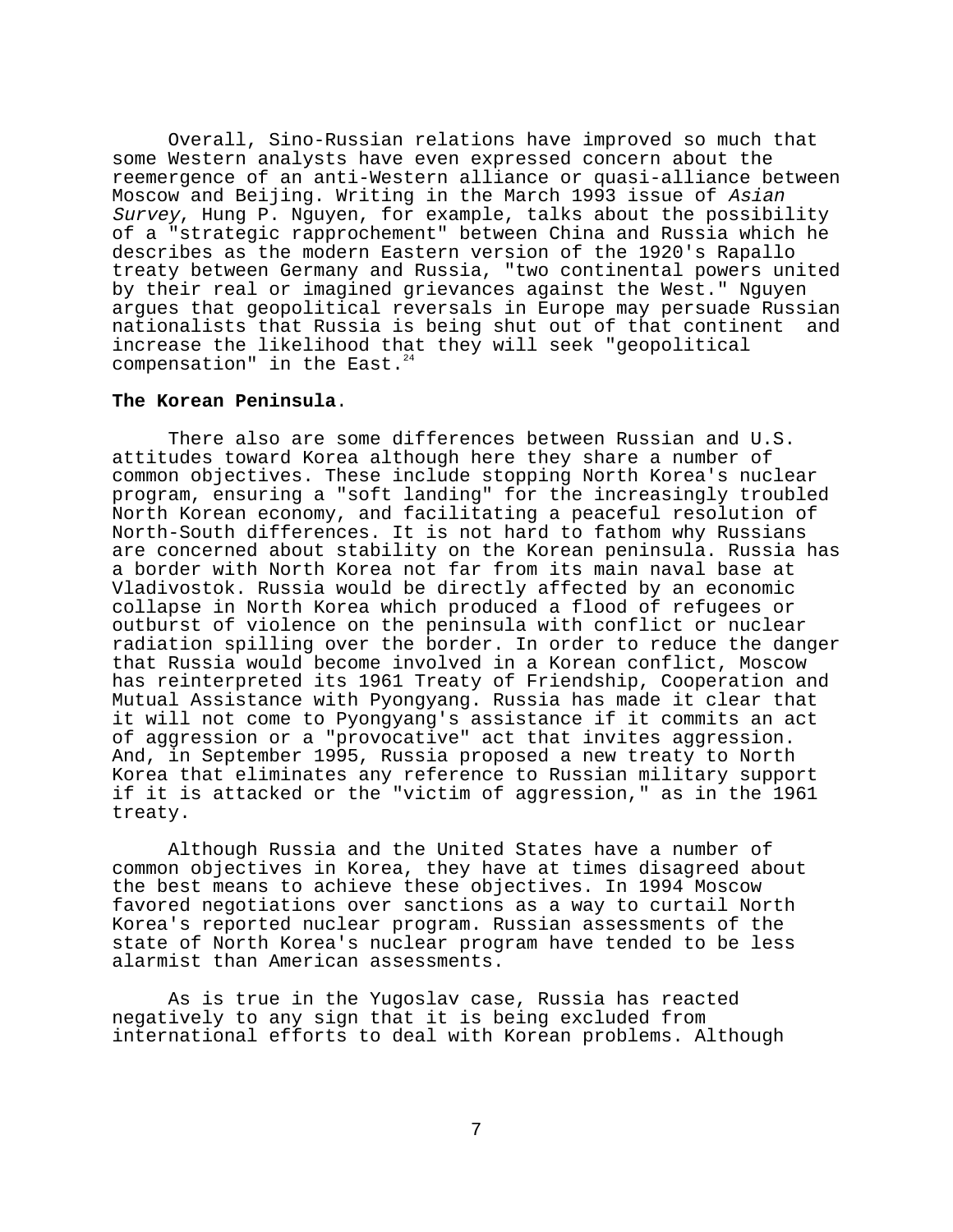Yeltsin's Russia no longer has any pretense to be a superpower, it does consider itself a great power. As affirmation of its regional great power status, it wants to be included in multilateral discussions of regional problems, particularly those like Korea or the former Yugoslavia in which it has a clear interest. Whenever Russia has felt that it is in danger of being excluded, it has taken steps to try to make sure it is not ignored. One example of this in the Korean case is Russia's repeated calls for an 8-party conference, including itself, to discuss Korean problems. In November 1994, Russia's Deputy Foreign Minister Aleksandr' N. Panov reiterated the importance of this proposal which, he said, had not been superseded by the recent U.S.-North Korean nuclear agreement because the 8-party conference is intended to deal with issues broader than the nuclear dispute.<sup>25</sup> More recently, Russia has tried to play a greater role on the Korean peninsula and to earn hard currency by offering to supply light water reactors to North Korea in fulfillment of the U.S.-North Korean agreement. Although Russia's efforts were reportedly supported by Pyongyang which does not want the humiliation of having to accept South Korean reactors, they have been adamantly rejected by Washington and Seoul. And in the end Washington prevailed and North Korea had to accept the South's reactors. The Russian Foreign Ministry reacted to this rejection by threatening to refuse a U.S. invitation to join the Korean Energy Development Organization (KEDO), which is arranging for the supply of these reactors, on the grounds that it does not want to play a secondary role.<sup>26</sup> But in the end Russia found it had no alternative but to participate in the KEDO.

### **Common Concerns**.

There is a danger that the United States may overreact to these growing differences with Russia in the Far East. This danger is particularly acute now because the increasingly anti-Western tone of Russia's foreign policy, the growing differences between Russia and the United State over NATO expansion, arms sales to Iran, and Russia's invasion and bloody subjugation of Chechnya have created a sharply negative reaction in the United States and other countries. There is a danger that problems between Moscow and Washington in other regions will spill over into East Asia and aggravate U.S.-Russian relations. It is impossible to fully insulate U.S.-Russian relations in East Asia from what happens elsewhere. But the United States should try. Outrage over Russian behavior in other regions should not induce Washington to ignore or downplay the fact that Russia and the United States have a number of shared interests and concerns in the Far East.

One common interest is in managing their strategic competition around the Sea of Okhotsk in a way that avoids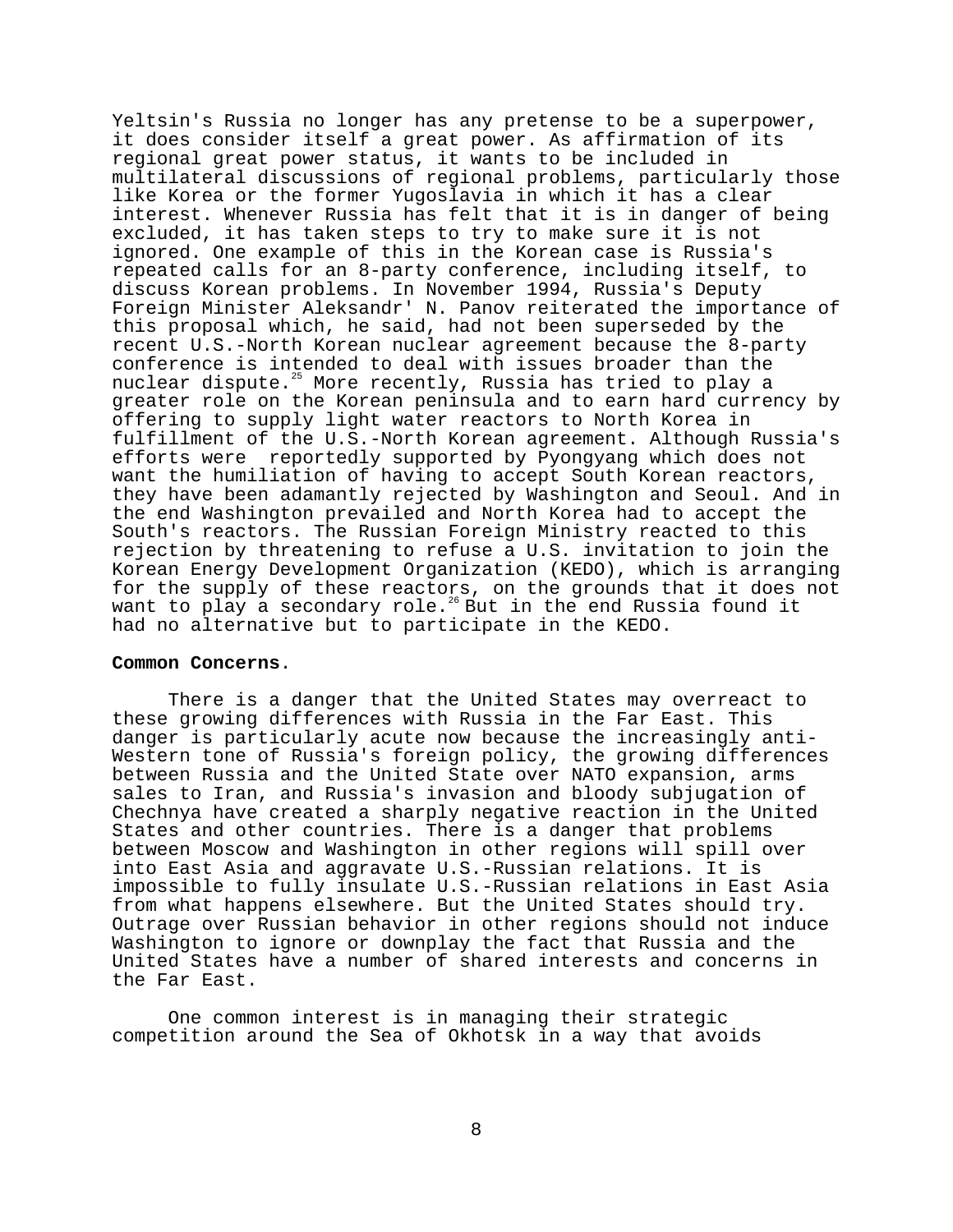accidents or destabilizing change. It is doubtful that the U.S. Navy would agree to Moscow's proposals for limits on antisubmarine warfare activity. But it may be possible to negotiate an agreement to prevent accidents between SSBNs and submarines tracking them. An accord of this kind regulating underwater activity could supplement the incidents-at-sea agreement which regulates the activities of surface vessels.

Russia and the United States also have a shared interest in denuclearization of the Korean peninsula and in maintaining stability there. Any analysis of Russian policy that criticizes a perceived growing pro-North Korea bias in Russian policy ignores or discounts the fact that Russia recently has been trying to improve its relations with Pyongyang in order to reestablish some balance in its relations with the two Koreas which have tilted very far in a pro-South Korean direction. Moscow is doing this in order to regain some influence on the Korean peninsula and thereby reverse the precipitous decline in its influence which has occurred since the late Gorbachev period.

Without a doubt, some Russian extreme nationalists would like to go farther than this and reestablish close relations with Pyongyang. However, even if these "patriots" came to power, they would find it difficult to do this. Russia's past relationship with North Korea was heavily subsidized through the sale of weapons and energy at below world market prices, in both cases for credits which often were never repaid. Russia today would find it difficult, if not impossible, to take on this kind of economic burden. Moreover, it is not clear that Pyongyang would want to return to its past close relations with Moscow since North Korea has much to gain from improving its relations with the economically better off and technologically more advanced Western and East Asian countries.

Another common concern relates to Japan. Neither Russia nor the United States would like to see Japan reemerge as a major military power. U.S. and Japanese military forces around the Sea of Okhotsk may be portrayed by Russian military officials as a threat, but many influential Russians now support the U.S.-Japan security alliance as a constraint on Japan. In November 1994, Sergei Blagovolin reminded the participants at a Ministry of Foreign Affairs Foreign Policy Council that Japan was capable of developing a nuclear weapon in a short time. He said that Russians should welcome Japan's ties with the United States because without them "the situation could take a drastic turn for the worse."<sup>27</sup>

Analysts who fear the reemergence of an alliance or quasi- alliance between China and Russia ignore the underlying tensions in their relations. Many Russians share with the West a concern about China's future stability and ambitions. If China falls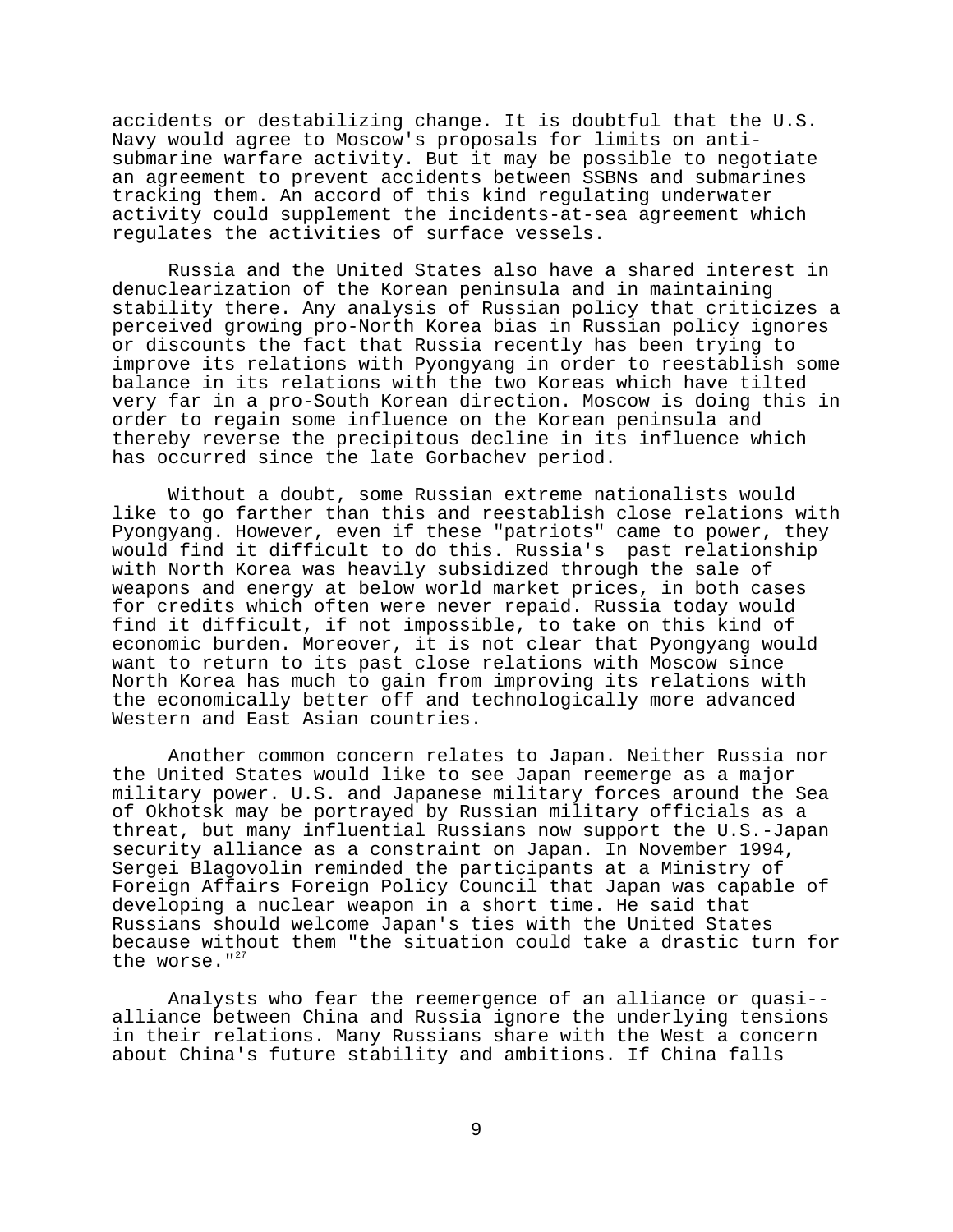apart, it could have negative repercussions on Russia, a neighbor, and on the former Soviet republics in Central Asia, a sphere of vital Russian interests. If China stays together and prospers and turns to a more aggressive, expansionist foreign policy, Russian interests could suffer.

Concern about China is not limited to one end of the Russian political spectrum. A number of Russian conservatives as well as moderates oppose moving too close to China. They do not want to see Russia become too dependent on any one foreign power. They fear that this kind of dependence would limit Russia's flexibility in a multipolar world. Such dependence would be of particular concern now because, unlike the 1950s, Russia would be the junior partner in the relationship and China the senior partner.

So it would be wrong to assume that the coming to power of a more conservative or extreme nationalist leadership in Moscow would necessarily lead to an alliance or quasi-alliance between Russia and China. It also is not clear that China would want that. Beijing was forced, in part, by the negative Western reaction to Tiananmen into closer relations with Moscow. Now that relations between China and the West are apparently improving, the Chinese most likely would prefer to establish greater equidistance in their relations with Russia and the West.

In the past, mutual distrust of Japan was one of the main incentives for the Sino-Soviet alliance of the 1950s. More recently, China and Russia have shared a growing disillusionment with the United States. But neither the United States nor Japan today presents a credible external threat to Russia or China. In the absence of a mutual threat, there is little basis for longterm strategic cooperation between Russia and China. This situation is likely to persist unless Japan or another country emerges as a credible external threat.

The real danger in the eyes of some Russians is not that Russia will reestablish an alliance or quasi-alliance with China but that it will push China away. The China issue now is being driven by Russian domestic politics in the way that the Japan issue has been since the late Gorbachev period. Politicians at both the national and local levels are trying to build up their own popular support by playing on people's fears of the growing number of Chinese in Russia and what they depict as the negative results of the border demarcation process. Not surprisingly, some of the most extreme statements have been made by Vladimir Zhirinovsky. During a tour of Siberia in August 1994, Zhirinovsky told audiences in Irkutsk and Khabarovsk that they should worry about the two million Chinese in the Far East [meaning the Russian Far East; this number is a gross exaggeration] and about the 100 million over the border in China. "What will happen," he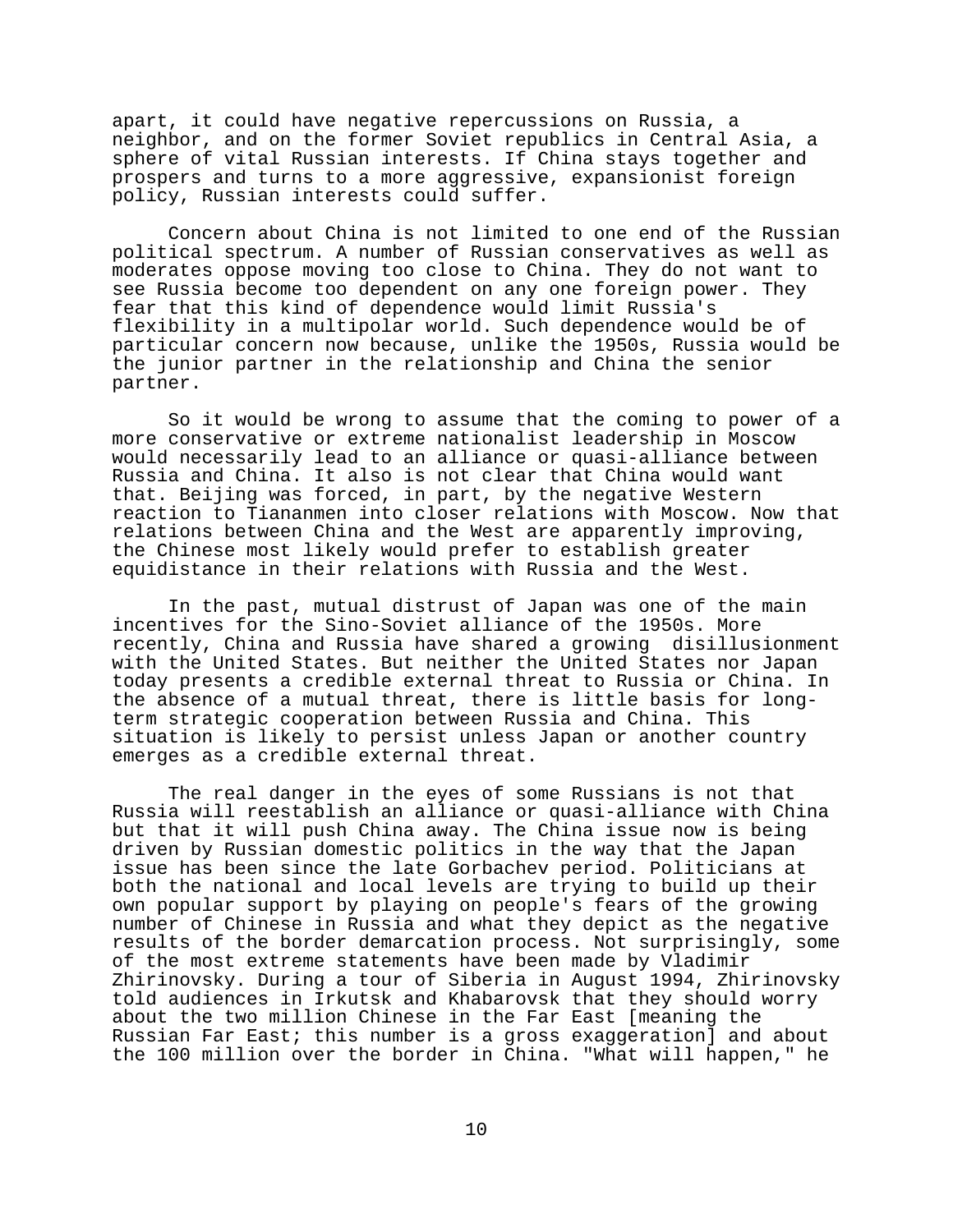warned, "if even 20 million Chinese come to visit their brothers in Russia."28 Since the beginning of 1994, Russia has tightened up on visa requirements for Chinese citizens, a change that has contributed to a drop in Sino Russian border trade. In early 1995, Russia expelled more than 1,000 Chinese citizens from the Russian Far East for carrying counterfeit passports or expired visas. $^{2}$ 

Relations between Russia and China have been strained by local politicians in the Far East who have called for the renunciation of the 1991 border agreement. Yevgeny Nazdratenko, governor of Primorsky Krai (Russia's Maritime Province), claims that Russian interests have not been protected during the border demarcation process implementing the treaty. Officials in Chita Oblast, which borders China, also are concerned about the treaty and may not support its implementation. When Kozyrev visited China in March 1995, he tried to reassure his Chinese hosts by promising them that Russia would uphold the border treaty.

Some Russian officials have sharply criticized these attempts to undermine the border demarcation process. One of these critics is Vladimir Lukin, former Russian ambassador to Washington, now Chair of the State Duma's International Affairs Committee. Lukin previously was a harsh critic of Kozyrev's pro-Western policy which he felt undermined Russia's national interests. Lukin now warns that Russia is in danger of switching from a masochistic foreign policy to a boorish policy which threatens to alienate China and the West at the same time. He argues that it would be very foolish for Russia to take actions which run the risk of creating a new anti-Russian coalition. Lukin calls for maintaining a balance in Russia's relations with China and the West, arguing that the "level of our relations with the PRC in the field of security must not be inferior to our corresponding relations with the West but must not appreciably exceed them either."<sup>30</sup>

Russians also share with the West a concern about stemming proliferation. At present, Russia's desperate need for hard currency sometimes overrides reservations that Russians may have about the wisdom of selling arms to China and other countries. Russia's weak state institutions, porous borders and the strong influence of criminal organizations make it difficult to control proliferation. This situation could change for the better if Russia's economy recovers and if state institutions become strong enough to control criminal activity and Russia's borders. A stronger economy would reduce the incentive for Russian military specialists to sell their expertise to foreign countries. On the other hand, if Russia's economy fails to recover and if an extreme nationalist regime comes to power in Moscow, the danger of proliferation emanating from Russia could become much worse.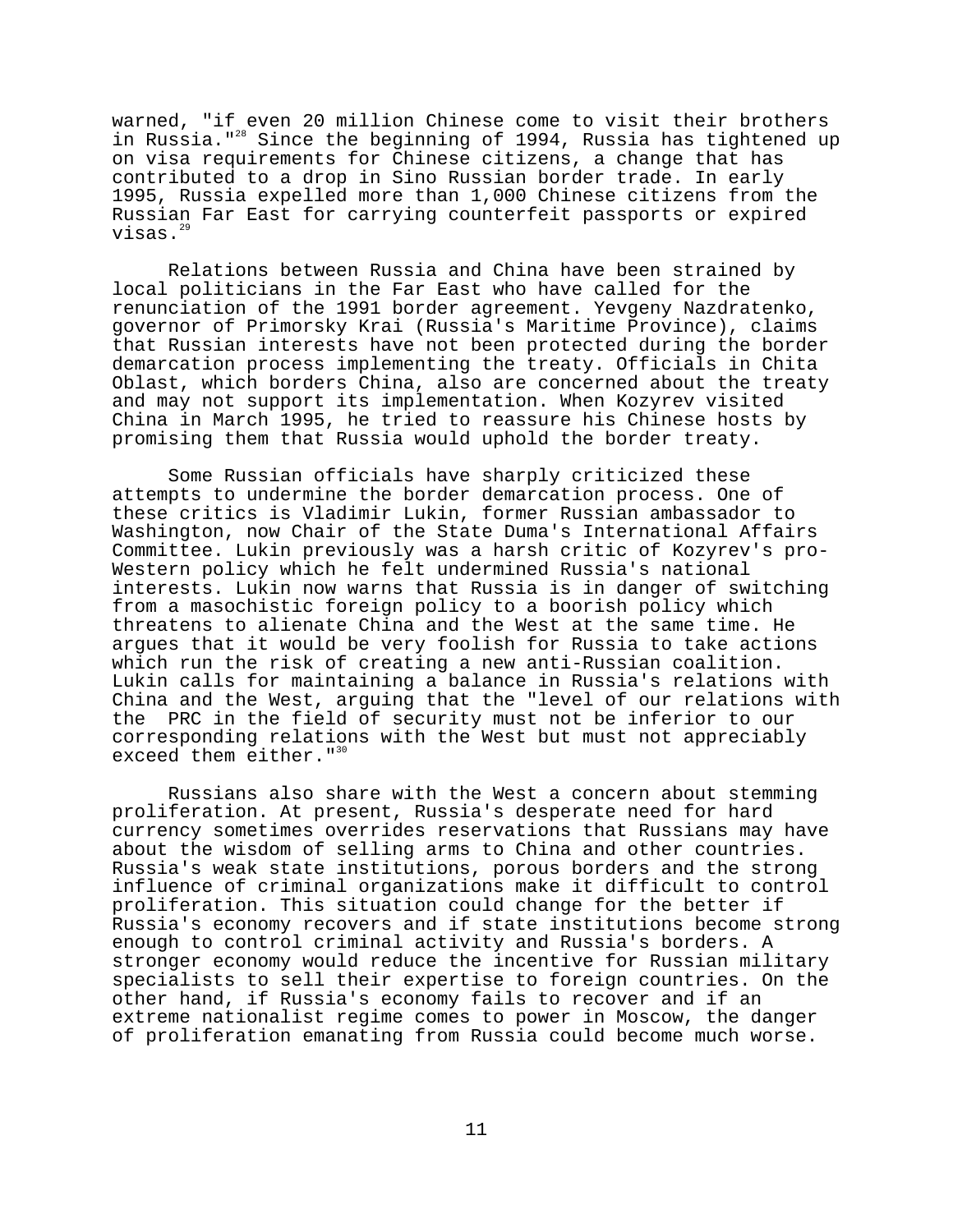Another area of common concern is threats to the environment and other unconventional threats. These include the management of fish stock and other natural resources and combatting crime, poaching and piracy. These concerns have become increasingly important to Russians because of their effect on their standard of living and quality of life which have suffered a precipitous decline.

#### **Multilateral Dialogue**.

These common interests and shared concerns in the Far East provide an ample basis for continuing East-West cooperation. Recently, a number of formal and informal processes have been put in place to dampen conflict and to facilitate cooperation. These include, for example, an expansion of military exchanges and confidence-building measures between the United States and Russia, Japan and Russia, Russia and the Republic of Korea, and Russia and China; the initiation of an unofficial trilateral security dialogue among Washington, Tokyo and Moscow; the convening of U.N.-sponsored, multilateral conferences to discuss environmental management in East Asia; and, the initiation of multilateral talks to manage fisheries resources in the Sea of Okhotsk.<sup>31</sup> These processes should be expanded and encouraged.

When the time is ripe, consideration should be given to establishing a multilateral framework for security dialogue in Northeast Asia to supplement the much larger Asian Regional Forum (ARF) initiated by ASEAN. The creation of a Northeast Asian forum would regularize and institutionalize dialogue at a time when relations among most Northeast Asian countries are improving. If relations deteriorate once again, it would be useful to have in place a structure that brings representatives of various countries together on a regular basis, giving them an opportunity to hold informal "corridor" discussions outside the limelight of official publicity.

Not too long ago, only minimal ties existed between some countries in Northeast Asia. Now the situation is improving but it is not clear whether this change will last. Russia is not the only country in the region experiencing political instability and leadership struggle which could bring about a significant reorientation of its domestic and foreign policy. It would make sense to institutionalize and regularize new habits of dialogue before new tensions arise.

It is important to include Russia in any such forum. Too often Russia is either ignored or deliberately excluded. There seems to be some lingering concern that Russia might try to use an Asia-Pacific forum to undermine U.S. bilateral relationships with Japan and other countries in Asia. $^{32}$  This may have been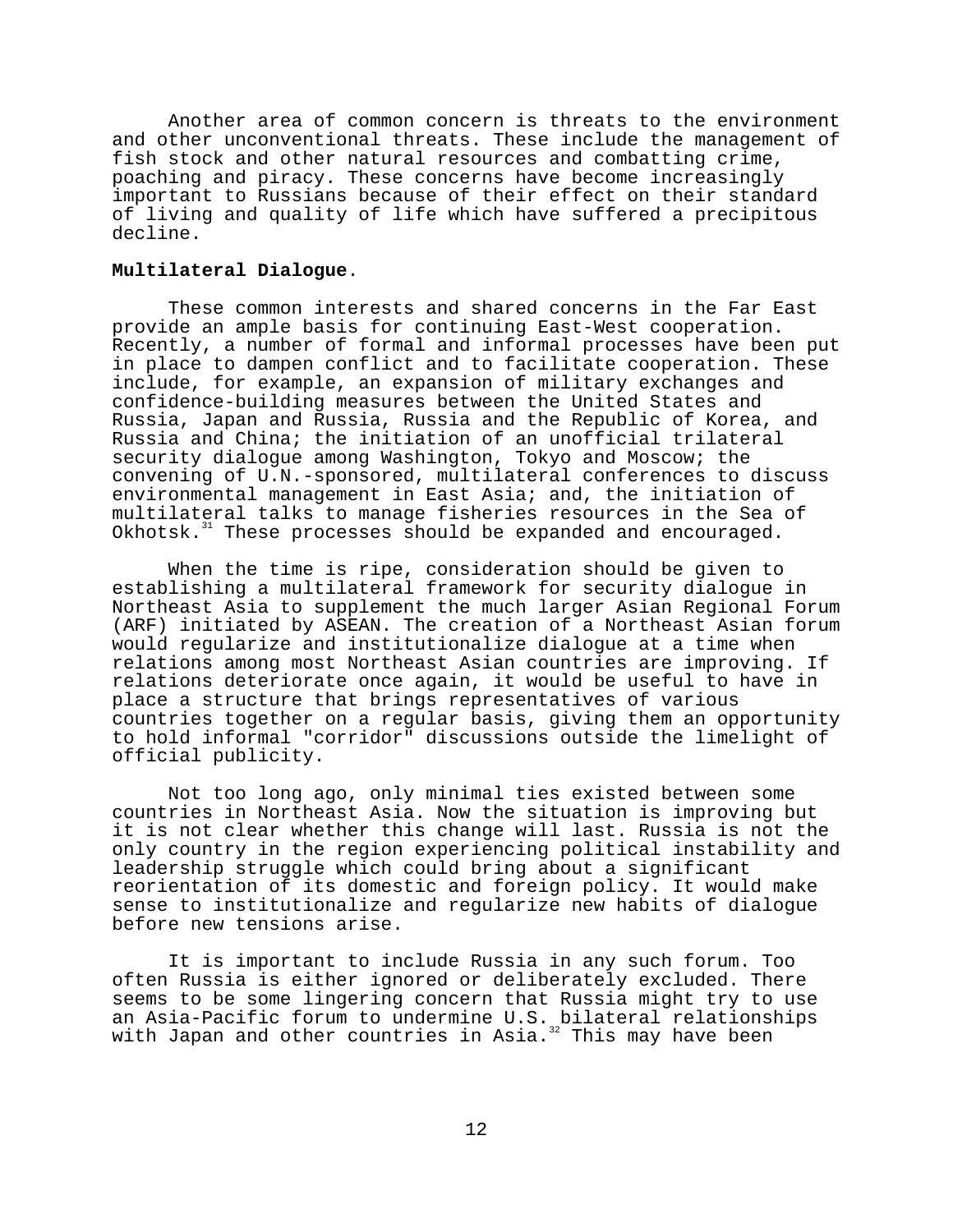Moscow's intention in the early Gorbachev years. But it is not likely to be Russia's intention today. And even if it is, there is scant danger that Russia would be successful. If the U.S.- Japan security alliance ends up being undermined, it will be mostly for reasons confined to the bilateral relationship itself, not because of anything Russia says or does at a multilateral gathering.

The challenge today is to react intelligently to Russian weakness, not to try to contain Russian strength. Russia today is even less influential in East Asia than it was before. Previously, Russia was a unidimensional military power in East Asia with little political or economic influence. Now its military power has declined, but there has not been a commensurate increase in its economic and political strength. Moscow's influence in East Asia is undermined by the preoccupation of Russian leaders with urgent domestic problems and with crises in other regions where there are strong separatist movements and a large Russian diaspora.

Rather than worrying about Russia undermining U.S. relationships in Asia, we should be concerned with devising ways to treat a humiliated power so as not to cause future problems. Here the lessons of Weimar Germany versus post-World War II West Germany are instructive. West Germany was well treated and became a constructive member of the international community. Weimar Germany was not, with consequences we all know. The risks we take by accepting and integrating Russia into the multilateral security process in East Asia will be far less than the risk of isolating and humiliating her.

### **ENDNOTES**

1. Geoffrey Jukes, Russia's Military and the Northern Territories Issue, Working Paper No. 277, Canberra: Australian National University, Strategic & Defence Studies Centre, October 1993.

2. Vladimir I. Ivanov, "Russia's New Military Doctrine: Implications for Asia," in Michael D. Bellows, ed. Asia in the 21st Century: Evolving Strategic Priorities, Washington, DC: National Defense University Press, 1994, pp. 205-29.

3. Jukes casts doubt upon the validity of many of the arguments made by the military to demonstrate the islands' strategic significance.

4. This last point was made by Robert Legvold in "The Collapse of the Soviet Union and the New Asian Order," NBR Analysis, Vol. 3, No. 4, 1992, pp. 5-20.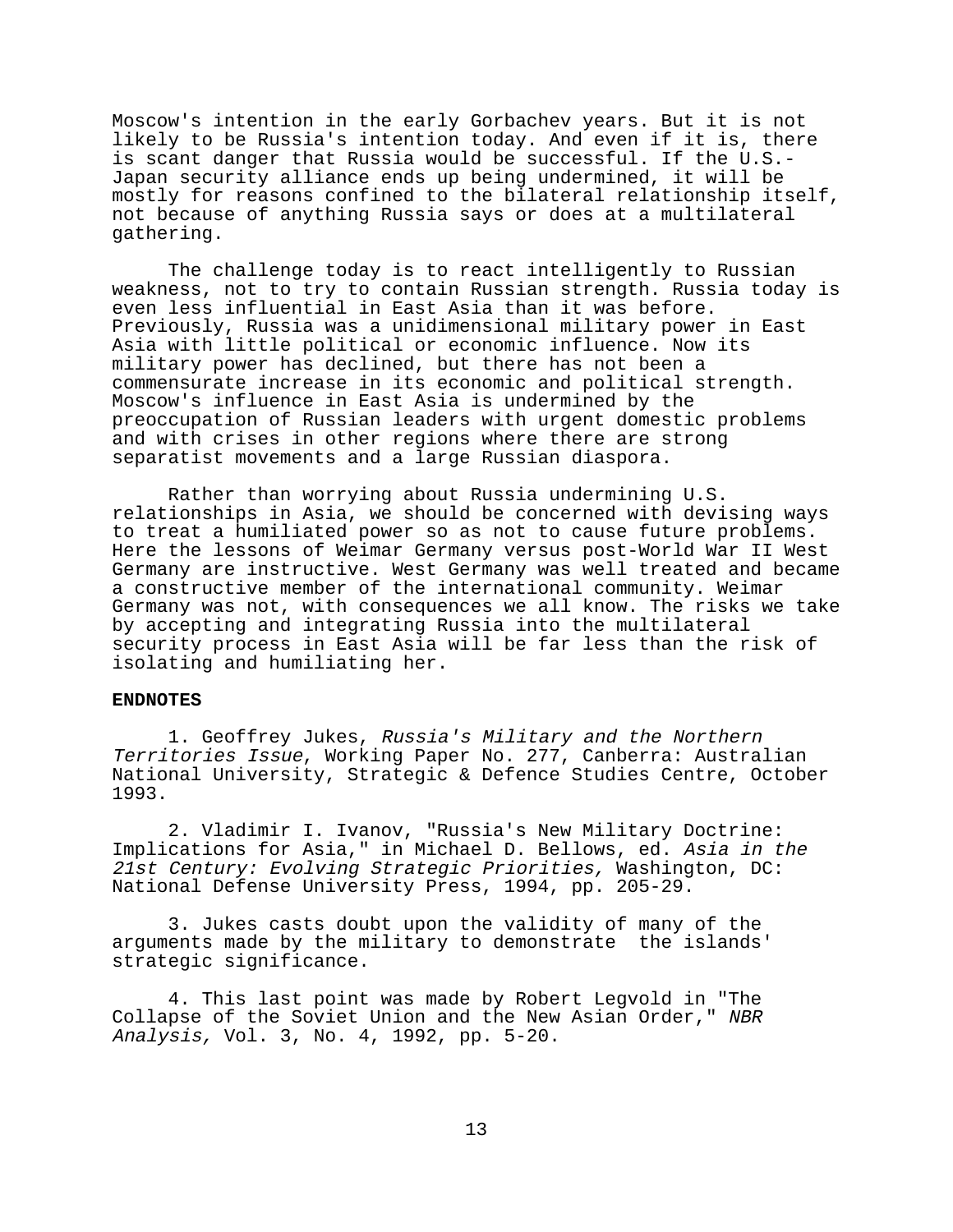5. Jacques Sapir has suggested to me that negative attitudes toward China may be strongest in Russian border regions which are not benefiting from the growing economic links.

6. Moscow ITAR-TASS, December 19, 1992, in FBIS: Daily Report: Central Eurasia (hereinafter referred to as: FBIS-SOV), December 21, 1992, pp. 11-12; Vladimir Skosyrev, Izvestiya, December 3, 1992, p. 5, in FBIS-SOV, December 4, 1992, p. 2; Trevor Findlay, "Sino/Soviet Border Talks, Pacific Research, February 1991, p. 13.

7. INTERFAX, March 10, 1995, in FBIS-SOV, March 13, 1995, p. 14.

8. The New York Times, December 5, 1993; Komsomolskaya Pravda, November 13, 1993, p. 3 in FBIS-SOV, November 16, 1993, p. 5; Moscow ITAR-TASS, November 11, 1993, in FBIS-SOV, November 12, 1993, p. 17.

9. ITAR-TASS, April 14, 1994, in FBIS-SOV, April 14, 1994, p. 15.

10. South China Morning Post, July 13, 1994.

11. Radio Free Europe/Radio Liberty Daily Report, No. 213, November 9, 1994.

12. Open Market Research Institute (OMRI) Daily Digest, No. 94, Part I, May 16, 1995. Earlier reports suggested that China and Russia were negotiating the terms for a Chinese purchase of 24 additional Su-27s but were unable to agree on a price. A Hong Kong newspaper, Lien Ho Pao, reported on September 21, 1994, that the Russians were offering the planes for \$30 million each in cash while the Chinese were prepared to pay only \$15 million each in bartered goods (Radio Free Europe/Radio Liberty Daily Report, No. 181, September 22, 1994).

13. Moscow ITAR-TASS, August 10, 1994, in FBIS-SOV, August 10, 1994, p. 11.

14. "Subs from Russia," Far Eastern Economic Review, February 23, 1995, p. 13. Jane's Defence Weekly reported that one of the submarines had already been delivered, but this was later denied by a Russian Navy spokesperson (OMRI Daily Digest, No. 31, Part I, February 13, 1995). A Taiwan source reported that the contract was for U.S. \$750 million in currency with the rest of the payment in goods (China News Digest, January 11, 1995).

15. OMRI Daily Digest, No. 46, Part I, March 6, 1995, citing the South China Morning Post, March 4, 1995.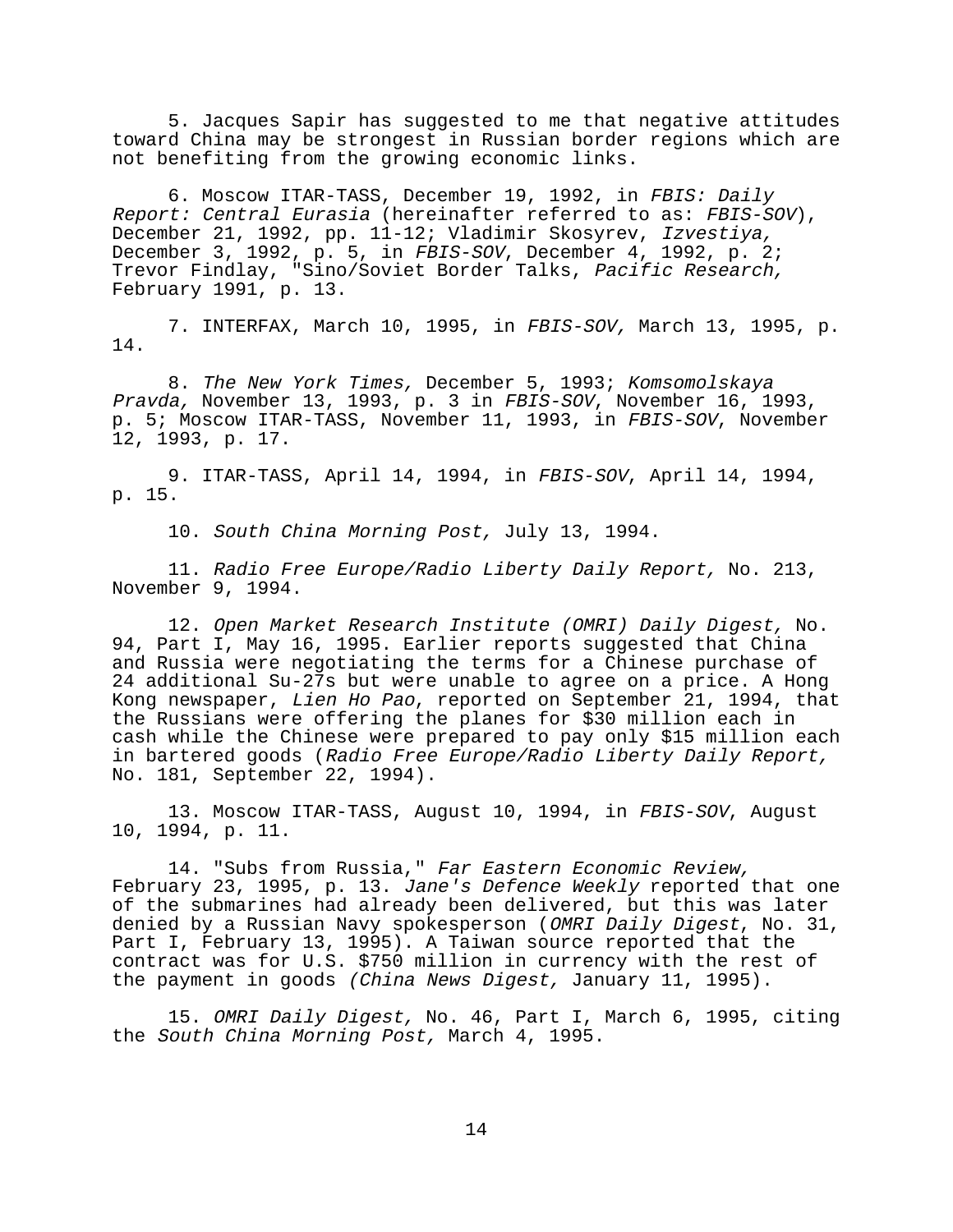16. OMRI Daily Digest, No. 62, Part II, March 28, 1995.

17. Tokyo Shimbun, November 11, 1994, p. 1, in FBIS-SOV, November 14, 1994, p. 14. The carriers are being sold scarcely halfway through their service life because Russia's navy lacks the money to carry out needed repairs.

18. Izvestiya, November 15, 1994, p. 3, in FBIS-SOV, November 17, 1994, pp. 13-14.

19. Tai Ming Cheung, "China's Buying Spree," Far Eastern Economic Review, July 8, 1993, pp. 24-25; The New York Times, November 10, 1993.

20. The New York Times, November 10, 1993.

21. The New York Times, October 26, 1994.

22. The New York Times, November 10, 1993.

23. Komsomolskaya Pravda, October 19, 1993, p. 7, in FBIS-SOV, October 20, 1993, pp. 13-14.

24. Hung P. Nguyen, "Russia and China: The Genesis of an Eastern Rapallo," Asian Survey, Vol. 33, No. 3, March 1993, pp. 285-86.

25. Diplomaticheskii Vestnik, No. 23-24, December 1994, pp. 32-35, in FBIS-SOV, March 23, 1995, pp. 2-5.

26. ITAR-TASS, January 25, 1995, in FBIS-SOV, January 25, 1995, p. 16.

27. Diplomaticheskii Vestnik, No. l, January 1995, pp. 66- 69, in FBIS-SOV, March 23, 1995, p. 7.

28. Zavtra, No. 33, August 1994, p. 3, in FBIS-SOV, September 26, 1994, p. 14.

29. OMRI Daily Digest, No. 44, Part I, March 2, 1995.

30. Nezavisimaya Gazeta, May 14, 1994, p. 2, in FBIS-SOV, June 2, 1994, pp. 60-62.

 31. These processes are described in greater detail in Peggy Falkenheim Meyer, "Russia's Post-Cold War Security Policy in Northeast Asia, Pacific Affairs, Vol. 67, No. 4, Winter 1994- 1995, pp. 495-512.

32. See, for example, Stephen Blank, "The New Russia in the New Asia, International Journal, Vol. 59, No. 4, Autumn 1994, p.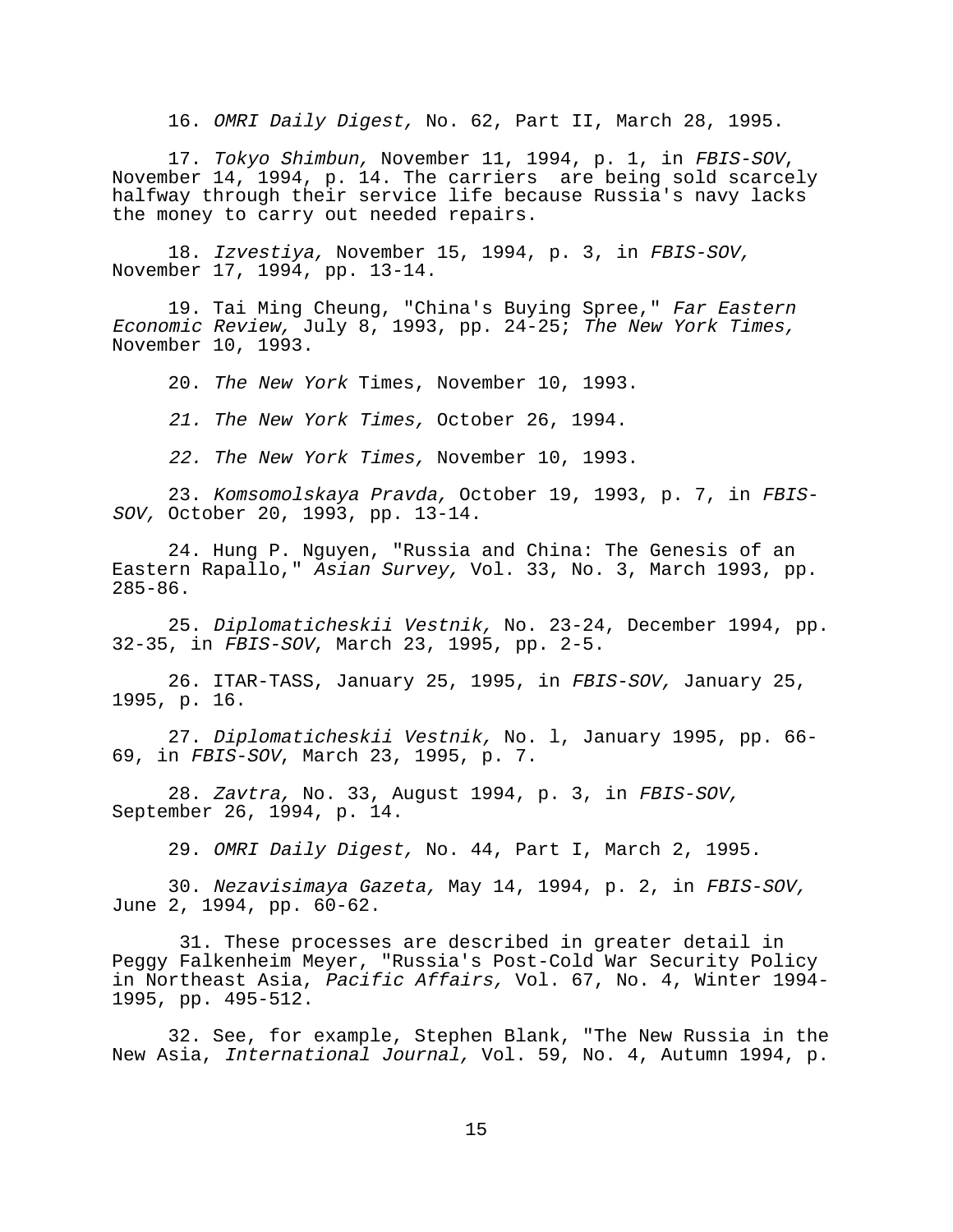279.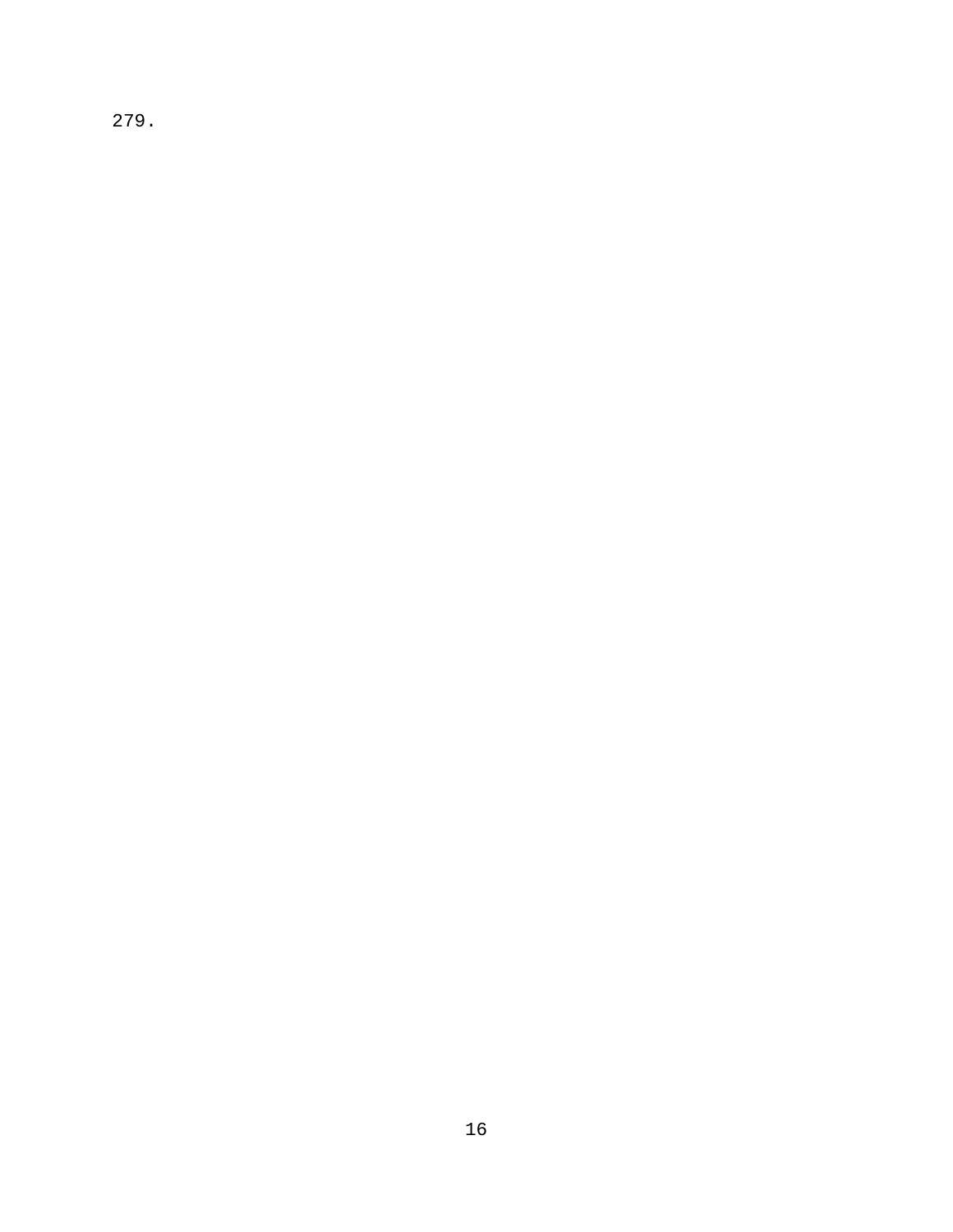## **RUSSIAN NATIONAL SECURITY STRATEGY AND ITS IMPLICATIONS FOR EAST ASIAN SECURITY**

Major General (Retired) Anatoly Bolyatko

## **New Approaches to Russian Security**.

Practically speaking, Russia is the successor to the former Soviet Union in the Far East and Northeast Asia. As such, it has also inherited M.S. Gorbachev's so called Vladivostok-Krasnoyarsk program of peace, security and cooperation, that derived from his speeches of 1986-88 in those cities. This program was connected with Gorbachev's philosophy of "new thinking" based on the freedom of choice, a new approach to international relations that was not based on ideological stereotypes, respect for the sovereign rights of peoples, and the balance of interests between states. Other key points of this program were an unconditional refusal of military-political confrontation with the United States and the belief that our countries are no longer rivals both in Europe and in Asia. These ideas formed the basis of new Soviet and then Russian strategy for the Asian-Pacific region.

These initiatives should not be considered as a set of concrete proposals but rather as a declaration of intention to Northeast Asia, and the Asia-Pacific Region, and a strategic estimate of the ways to resolve regional problems. But already, in practice, these initiatives have given birth to many positive results. The USSR and then Russia have made an important contribution to stabilizing the situation in Northeast Asia, overall and regional disarmament, and confidence-building measures. Russia's and the Soviet Union's actions include:

• Normalizing relations with China;

• Establishing diplomatic relations with the Republic of Korea;

• Eliminating short- and medium-range nuclear missiles;

• Refraining from increasing its nuclear weapons in the Asia-Pacific region;

• Reducing the armed forces and conventional weapons in the Asian part of Russia;

• Withdrawing troops from Mongolia; and,

• Negotiating on mutual reduction of troops and strengthening military confidence-building measures near the Russian-Chinese border.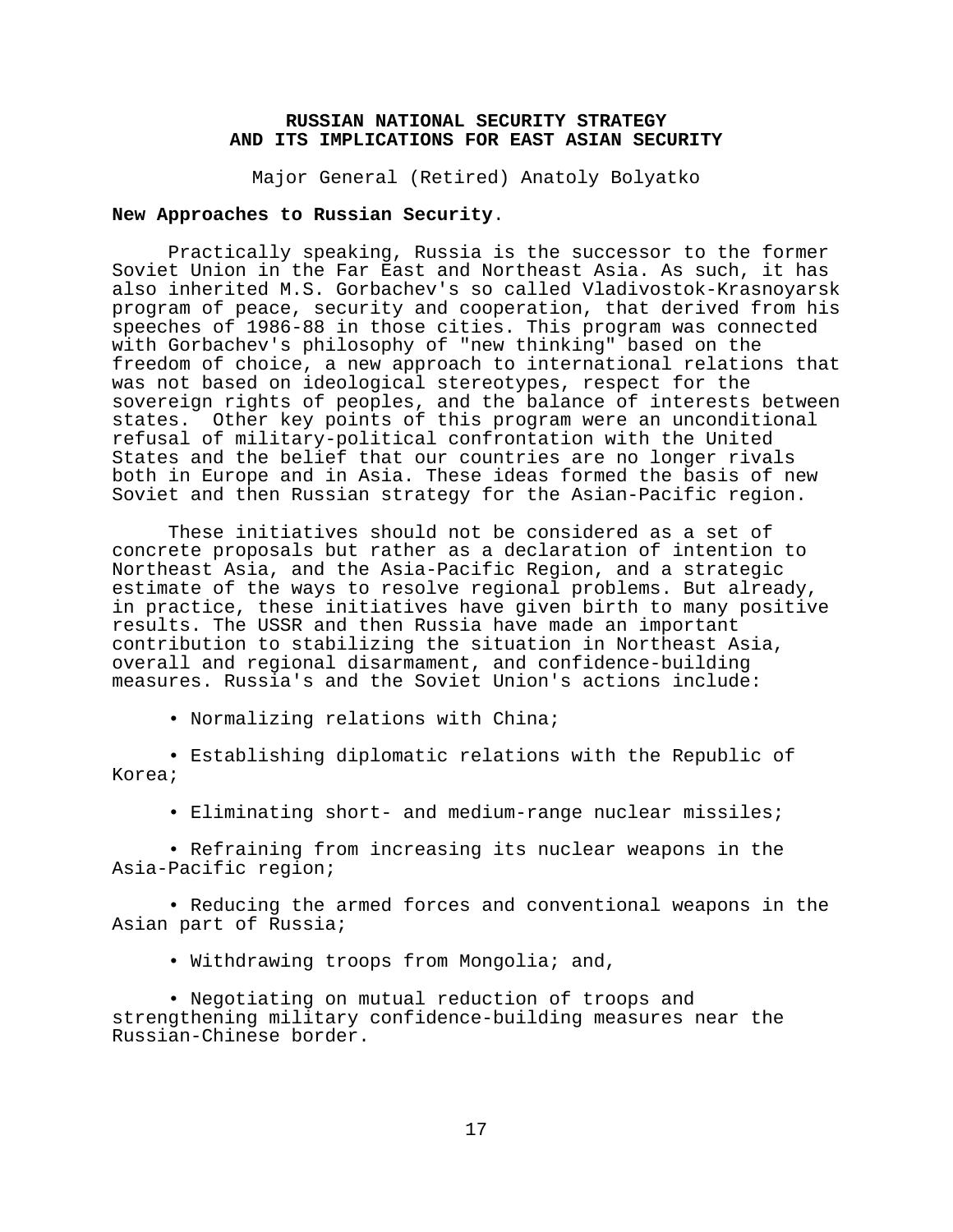The disintegration of the Union of Soviet Socialist Republics (USSR) and creation of 15 independent states have greatly complicated Russia's post-Soviet position in the Asian-Pacific Region and in the world as a whole. Russia now finds itself in a difficult situation. Its geopolitical position has severely deteriorated. The country has been pushed back from the Baltic and Black Seas, coasts which it took centuries to reach and which were vital to its security. Russia faces not only general threats of a global character but many particular, i.e., local or regional, military threats. In some republics of the former Soviet Union nationalists describe Russia as their enemy. Territorial claims are being made along Russia's frontiers. There are many serious contradictions between former republics who are now independent states. Efforts are being made to isolate Russia still further. Numerous armed conflicts are raging or threatening to break out in the immediate proximity of Russian borders: in the Caucasus and Central Asia.

After the end of the Cold War, Asia-Pacific security matters are no longer considered in the context of the East-West confrontation. The region enjoys a relative stability which, by the way, has become one of the sources for the rapid economic and social progress in Northeast and Southeast Asia. However, this stability can hardly be called solid because of such aggravating factors as the nuclear issue on the Korean peninsula, the issue of reunification of the People's Republic of China and Taiwan, and the multilateral territorial dispute around the Spratly Islands in the South China Sea. The South Kuriles issue that divides Russia from Japan, together with other bilateral territorial disputes, remain unresolved, and various controversies over fishery zones and maritime borders of "special economic zones" make the situation even more complicated.

Though leading countries have effected some reductions in armed forces, the arms race continues, primarily in regard to creating new weapons and modernizing existing ones. In the Asia-Pacific region military budgets are growing in all countries of Northeast and Southeast Asia, except the United States and Russia. The preservation of tremendous military power in key regions of the globe, including the Asia-Pacific region, is potentially dangerous for Russia. Russian Defence Minister, Marshal Pavel Grachev, has pointed out that 530 divisions, 42,000 tanks, and 12,000 combat aircraft are in the countries along Russia's borders.<sup>2</sup>

As is emphasized in the "Basic Provisions of the Military Doctrine of the Russian Federation" adopted in 1993,

In preventing wars and armed conflicts, politicaldiplomatic, international legal, economic, and other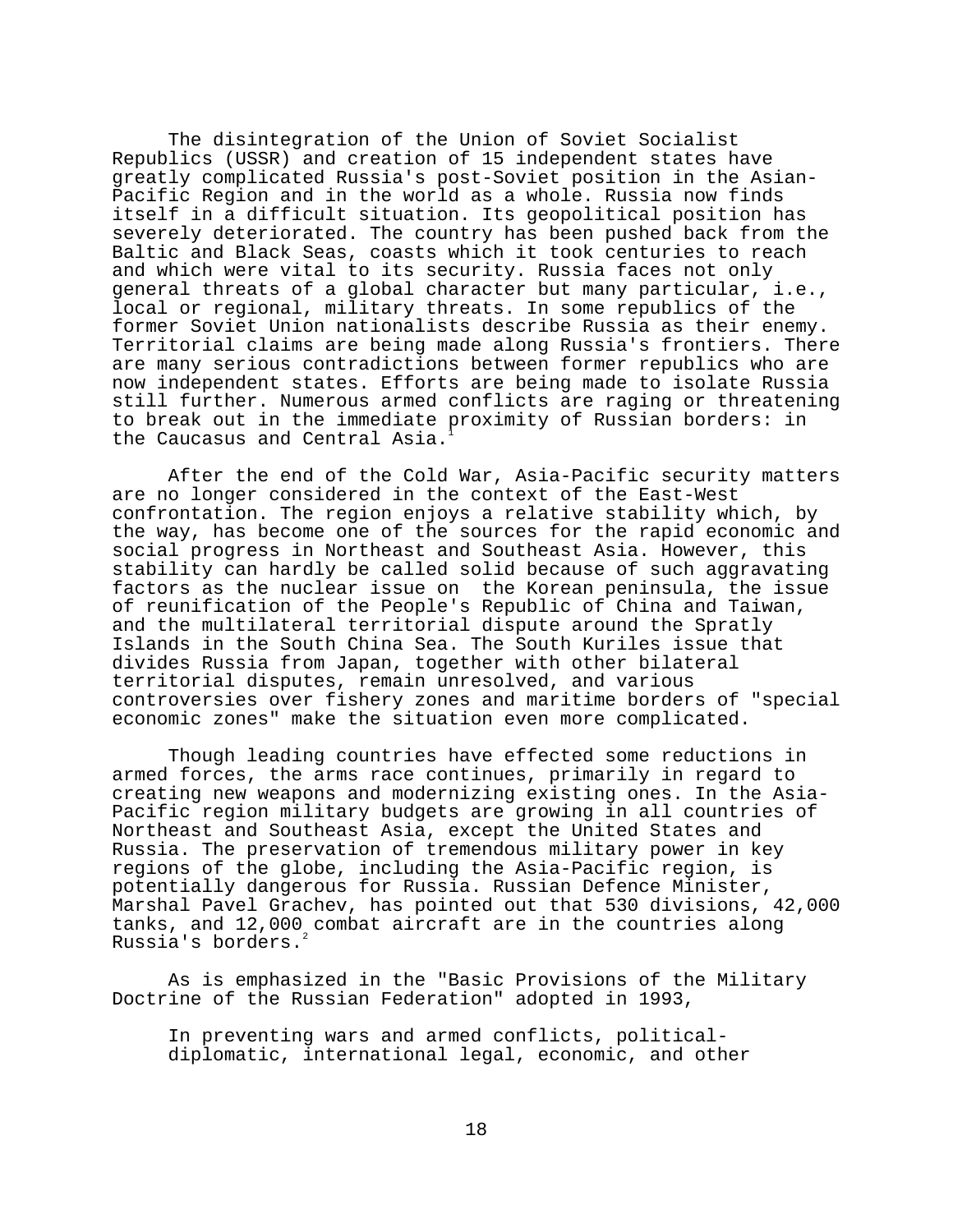nonmilitary means and collective actions of the world community with regard to the threat to peace, violations of peace, and acts of aggression are acquiring priority.

The national security of Russia depends on domestic and international factors. Domestic factors include the resolution of economic, political and social problems in the course of the ongoing reforms in Russia. International factors include the condition of Russia's relations with the rest of the world, especially with the neighboring countries and leading powers.

On the international scene, according to the "Basic Provisions":

• The Russian Federation abides by the principles of peaceful settlement of international disputes, respect for sovereignty, territorial integrity of the states, noninterference into their domestic affairs, inviability of state borders and other universally accepted principles of international law;

• Does not see any state as its adversary;

• Would not use its armed forces or other troops against any state except for its individual or collective self-defense in case of armed attack against the Russian Federation, its citizens, territory, armed forces, other troops, or its allies;

• Contributes to the efforts of the world community and various bodies of collective security in prevention of wars and armed conflicts and in sustaining or restoring peace;

• Participates in the further development of international law, and in elaboration, adoption and implementation by all countries of a set of efficient measures for prevention of wars and armed conflicts.<sup>4</sup>

## **Threats to Russian Security and Northeast Asian Stability**.

Russia's complex security situation means that it now faces many threats to its security. The main challenges and threats to Russia are:

• Internal social and political instability. As long as neither the fate of reforms nor the nature of the governmental system are decided, and the political system and society at large are riven by crime and corruption, as well as a general sense of lawlessness, an acute political instability persists.

• Tendencies of separatism in some regions of Russia,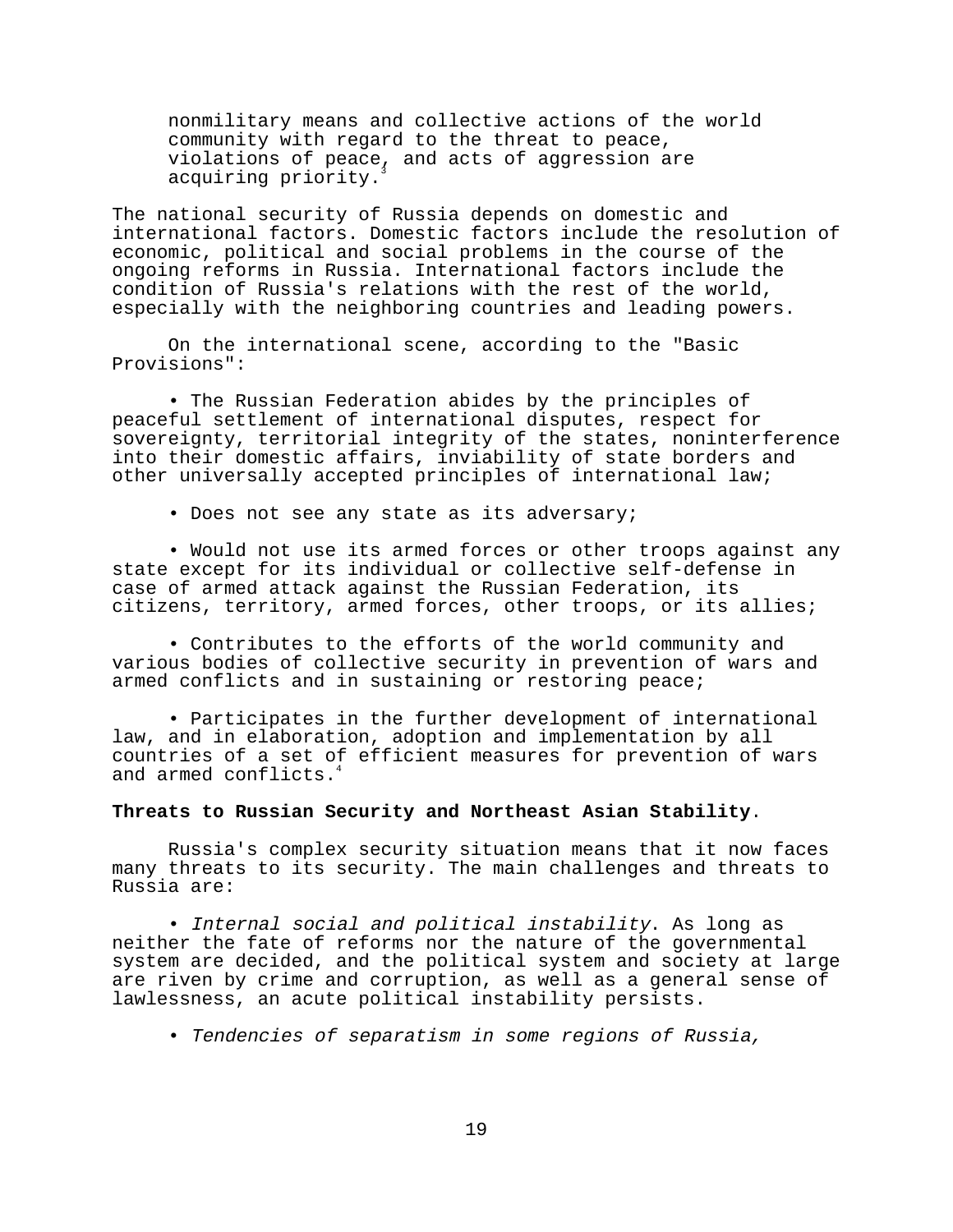including Siberia and Far East. While the war in Chechnya is the most prominent example of the dangers contained in local aspirations to separatism, neither Chechnya nor the overall North Caucasus region is unique. There are serous signs of growing efforts by regional governments in Siberia, Asiatic Russia, and the Far Eastern Maritime Province (Primorskii Krai) to usurp central state prerogatives.<sup>5</sup>

• Economic crises, [especially the] necessity of conversion of a major part of defense industry. There is no doubt that not only do most citizens believe their conditions have deteriorated, the economy has not yet shown signs of positive growth. Furthermore, in the military sector, troops are going hungry, are underfunded, and are unable to train. Likewise, procurement of defense equipment and weapons has fallen and is still falling dramatically. All of Russia's military forces, except perhaps the strategic nuclear forces, are unable to get the weapons they need to stay abreast of current requirements. Moreover, Russia will not be able to maintain its existing nuclear weapons past 2003 and cannot afford the costs that are to be incurred in complying with existing arms control treaties. Consequently, the defense industry is failing and the armed forces are in danger of failing with it.

• Aggressive nationalism. Here again, Chechnya is only the most prominent example. But the continuing wars in Abkhazia, Tajikistan, and Nagorno-Karabakh that have yet to be resolved, underscore the threat to Russia because they all involve Russian forces in protracted, inconclusive, unpopular, and costly conflicts. If these wars spread, Russian analysts believe they could ignite a general anti-Russian nationalist uprising, especially among Muslims.

• Establishing a new system of relations with former Soviet republics. Although Russia has officially proclaimed a policy of integration in economics, politics, and defense as its goal with the intention of forming a new (not Soviet) union, its relationship with the former Soviet republics remains to varying degrees a contested one, depending on the republic in question. Ukraine is resisting virtually all forms of integration, and Azerbaidzhan is following suit. There are also many difficulties with Central Asian states. Furthermore, the borders between Russia and these states have not been formally delimited yet, and this too is a source of concern among them, especially Ukraine.

• External isolation. Russia feels this particularly in Europe and in Asia. It regards NATO expansion as the expansion of a hostile military alliance (in the first instance) up to its "heartlands" and borders and sees that as creating a dividing line in Europe from which it would then be excluded. In the world economy, Russia feels itself to be the object of a policy that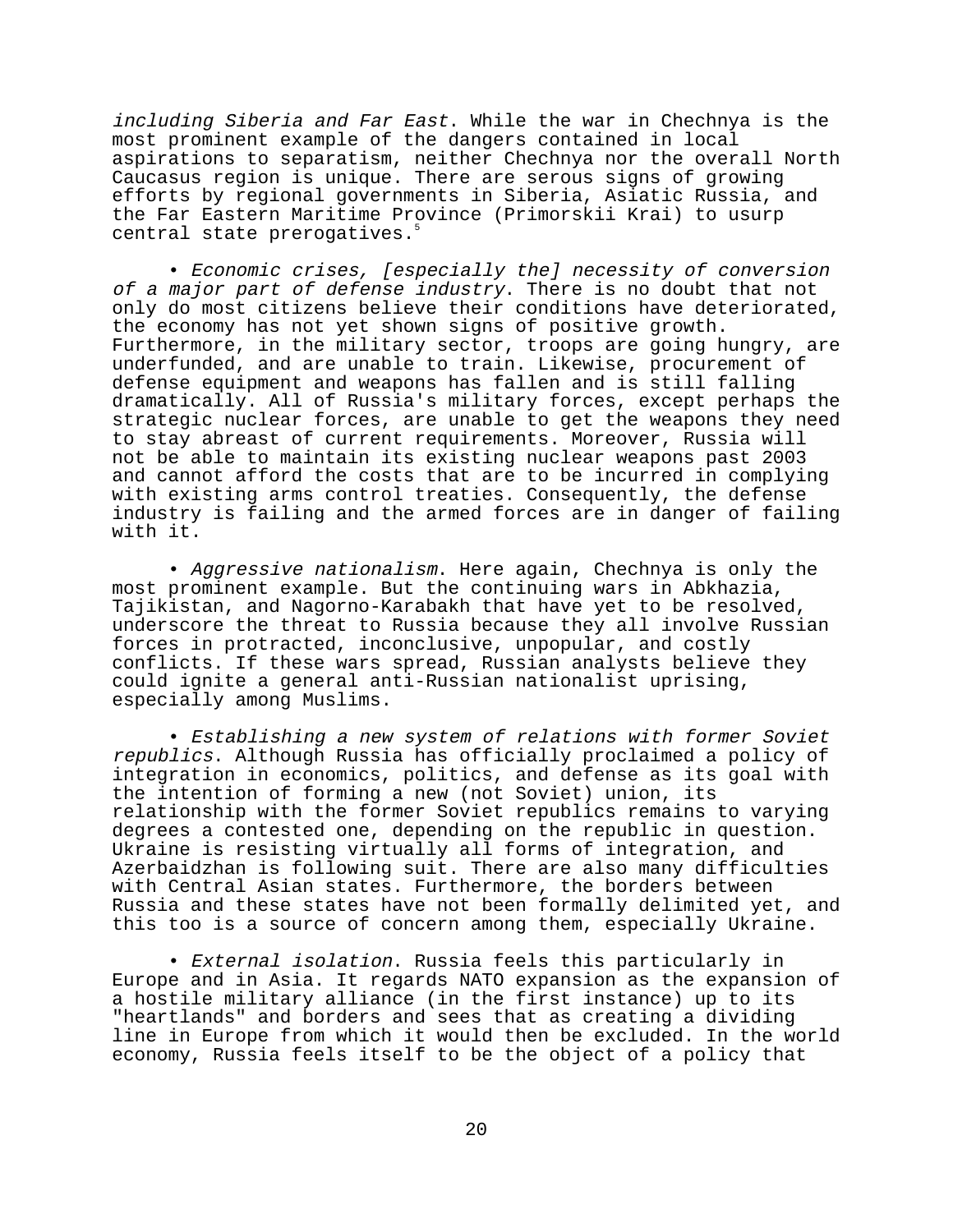would exclude it from international participation in the institutions of the global economy and leave it in a semicolonial position as an exporter of raw materials to more developed states. And in the Far East it sees itself being excluded from major trends like the international supervision of North Korea's nuclear program and from institutions like the Asia-Pacific Economic Cooperation (APEC).

• Reconstruction of the Russian armed forces, military reform. As stated above, the armed forces are in a desperate economic condition, yet at the same time they have not really undergone the kind of reform that was talked about for years. Civilian control is not recognized and today there are at least five different armed forces (Ministry of Interior, Border Troops, Federal Security Service, Railroad Troops, and the regular Armed forces, not to mention special elite formations for the Kremlin who are directly under presidential control, e.g., the Main Administration Organization (GUO)). Many of these formations do not answer to the Ministry of Defense. As long as there is no agreed upon concept for reform, such conditions will persist and diminish Russia's effective military power and means of selfdefense.

These challenges to Russia's security are the real problems which have created the definite geostrategic destabilization connected with the region of Northeast Asia. In Northeast Asia these challenges to Russia's security assume a specific reflection in regard to many aspects of Russia's security agenda. The disintegration of the USSR and objective weakening of the Russian position in Northeast Asia can create a geopolitical vacuum there simply by taking a major player out of the game and marginalizing it as a factor in the region's politics. At worst, if this disintegration goes unchecked, it could lead to the actual breakup of the state into a condition of secession or where the center only enjoys a nominal authority over the autonomous Asian provinces. This could then lead to a scramble for influence or worse yet, territory, or to civil war/s where one or more sides have access to nuclear materials or weapons.

The reduction of Russia's presence in the region demands, as a compensating mechanism, a reconstructed system to ensure stability in Northeast Asia. This task or responsibility falls especially to the United States because it alone enjoys the power and influence in both economics and military power, as well as the relative confidence of the players to undertake this task. More specifically, this also means that it is up to Washington to take the initiative in launching a viable system of multilateral security structures for Northeast Asia and to undertake confidence and stability building measures (CSBMs) to lessen the threat of war, especially in regard to nuclear weapons.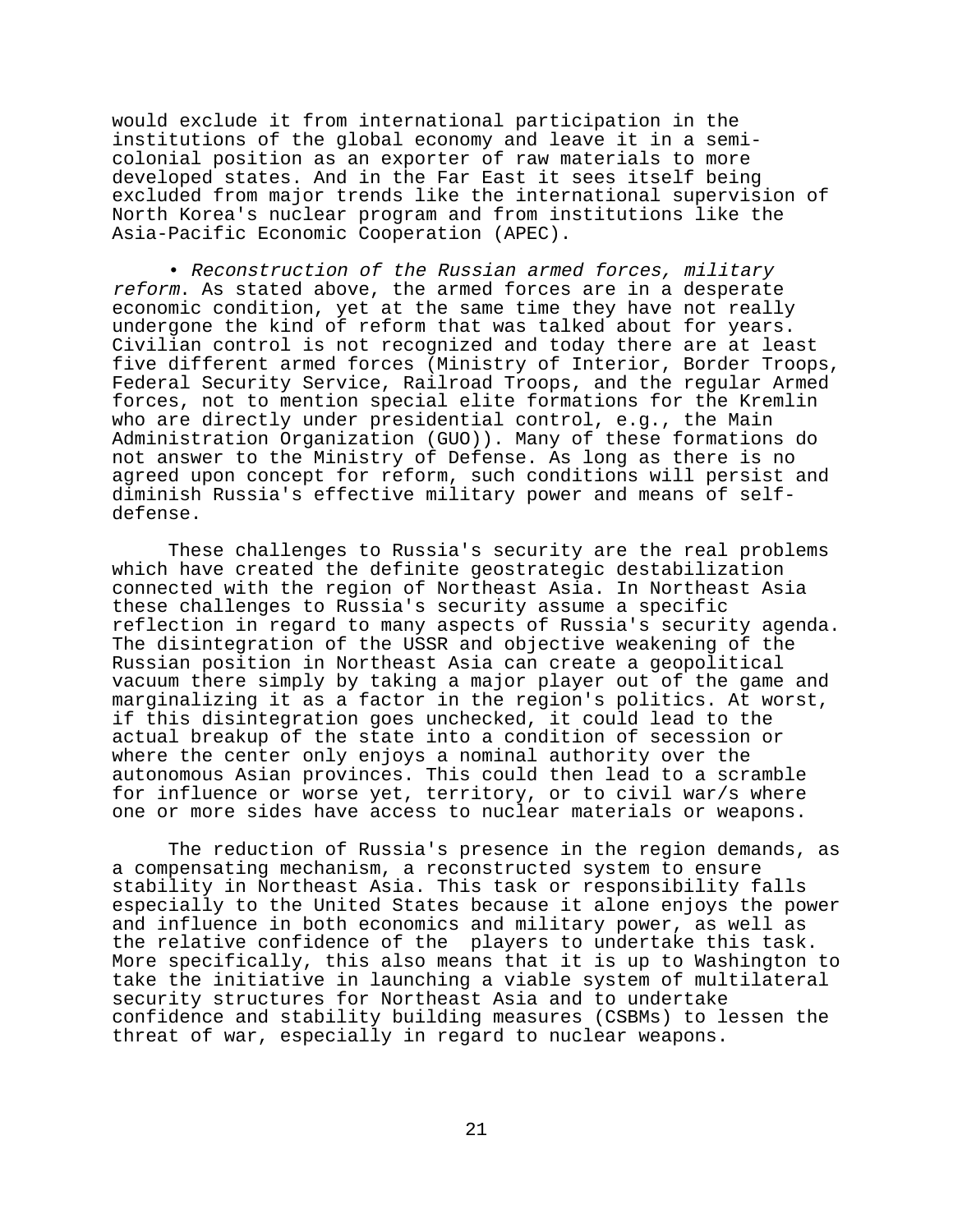Russia must now build new relations with the regional countries: China, Japan, North and South Korea. This means the development of objectives, policies, strategies, and institutions for managing those relations with these states in drastically changed conditions and to a very large degree from a completely new starting point.

Similarly the development of economic reform in Russia will put the question of Russia's full-scale involvement in regional trade and economic processes on the regional agenda. Russia seeks international investment for itself on a large scale, and nondiscriminatory, open access to world markets for its goods and service. Russia also seeks equal participation in all of the international economic institutions that are shaping the emerging global and Asian international orders. Therefore any continuing effort to hinder Russian membership there will probably be seen as an unfriendly policy designed to isolate Russia.

By declaring the policy of openness and stimulation of foreign participation in the development of Siberia and Russian Far East, Russia has put on the agenda the question of creating joint economic zones including the Russian Far East, Northeast China and Korea (the U.N. Development Program for the Tiumen River region--a project that includes North and South Korea, China, Russia, and Japan). International investment is crucial to overcoming Russia's economic crisis and the threat of the further deterioration of socio-economic and political conditions in Asiatic Russia. And if those regions fail to surmount the current crisis then the threat of regionalism becomes acute.

Consequently, economic and political destabilization in Northeast Asia can arise as a result of an uncontrolled growth of regionalism and separatism in Siberia and Far East. This separatism could arise owing to a failure to overcome the current crisis, failure to attract foreign investment, a further breakdown of central authority, or any of these factors arising in tandem with contradictions emerging between the national interests of Russia and other countries of the Commonwealth of the Independent States or of other Asian states in this region.<sup>6</sup>

## **Toward a New Order in Northeast Asia**.

Therefore the following precepts appear to Russian analysts and policymakers as the principles by which a new order in Northeast Asia might be created:

• Normalizing the diplomatic relations in the region. This means establishing diplomatic relations between North Korea and the United States and between North Korea and Japan;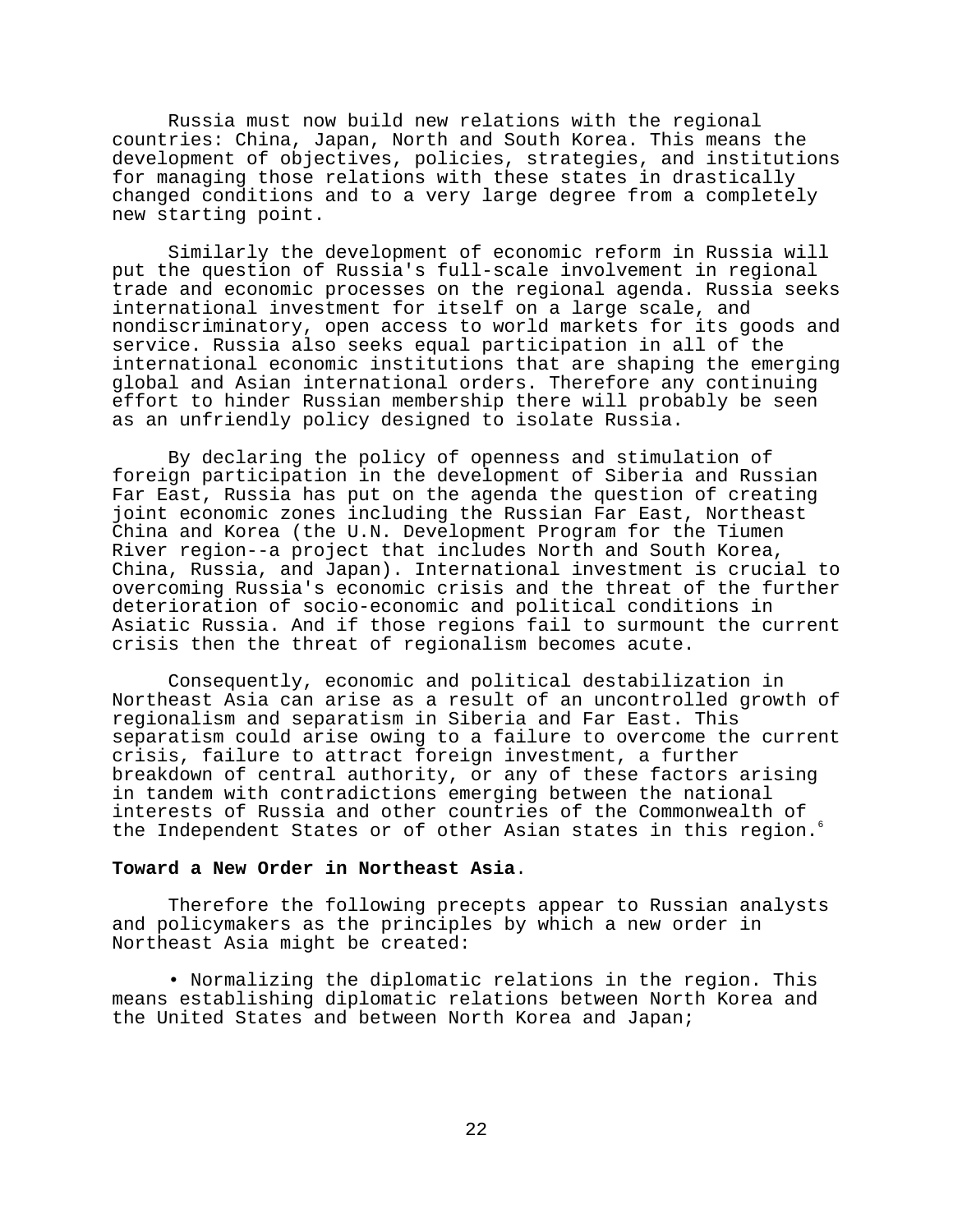• A transition from balance of power to balance of interests, i.e., a refusal to resolve the regional problems by force. Instead, purely political solutions that express the interests of all concerned parties should be pursued;

• Definitive resolution of conflicts and disputes in the region;

• Resolution of the territorial disputes and claims in accordance with international law and on the basis of mutual consideration of national interests;

• Stepping up trade and economic cooperation on the basis of openness: free movement of ideas and capital;

• Observance of human rights and freedoms in all areas of activities;

• Intensifying regional and interregional integration by the United Nations and other global and regional international organizations;

• Effective arms control and disarmament, including denuclearization and prohibition of other means of mass destruction;

• Respect for the freedom of social-political choice of all countries and ethnicities;

• Broad cultural and humanitarian cooperation, cooperation and co-development of different civilizations.

Fortunately, it seems the West is interested in keeping the Russian state united as an alternative to civil strife, the proliferation of nuclear weapons and missiles, civil wars and many fierce territorial disputes between many small states. Otherwise, destabilization of the global situation is possible as a result of an unreasonable approach to the crisis in Russia, other former Soviet republics and East European countries. This crisis could be overcome gradually by the development of democracy and a market economy as a part of the world economic system.

The analysis of Russia's involvement in the Northeast Asian security-building process reveals the three categories of military-political measures; those that are being taken unilaterally, bilateral activities, and those occurring within the framework of collective regional efforts.

Unilaterally, Russia has transformed its military doctrine to a defensive one, and is transforming the armed force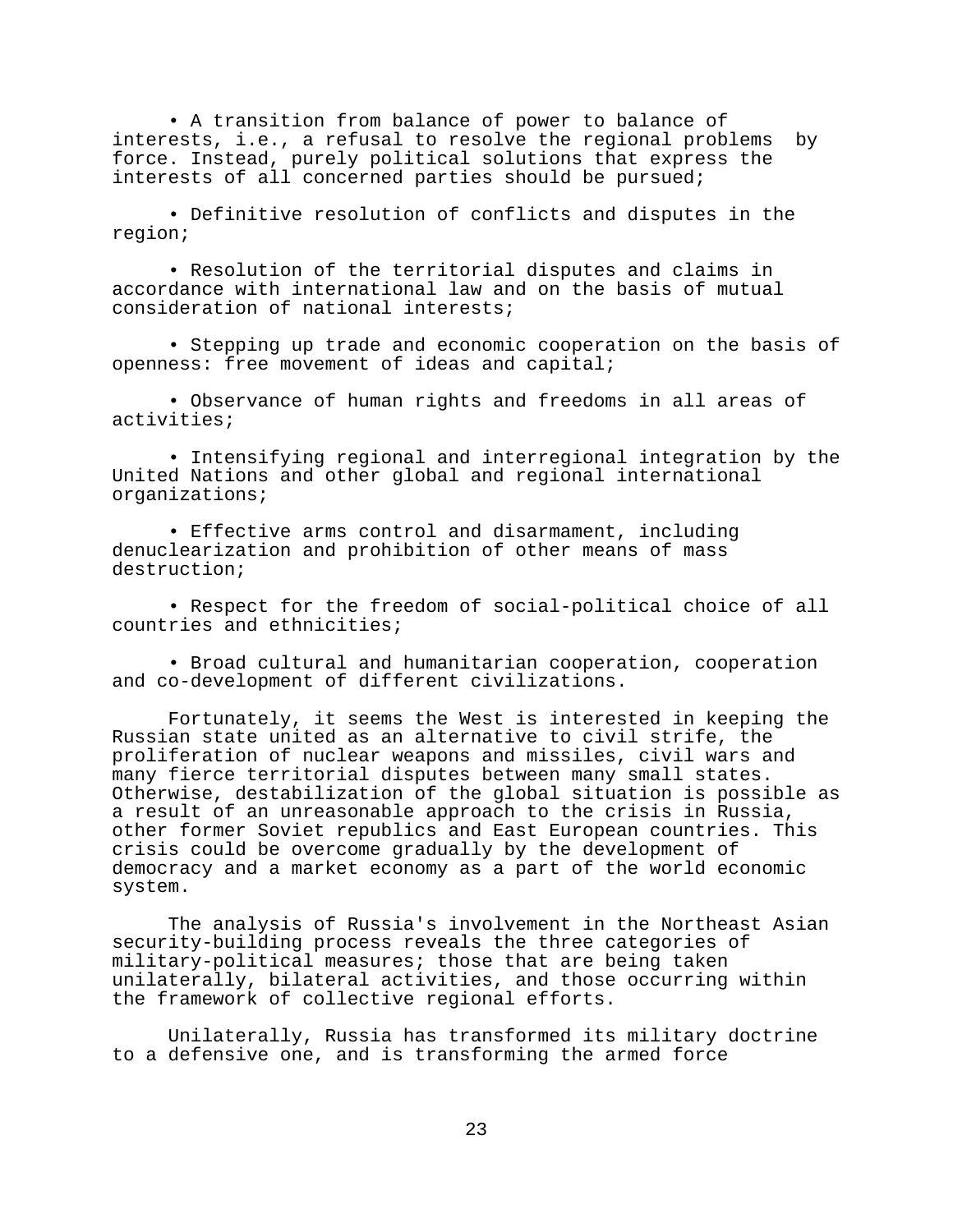structures proceeding from the criteria and dimensions of reasonable defense sufficiency at the lowest possible levels that provide equal security for all sides. Russia also continues to reduce the groupings of its armed forces in the Far East. As a result, today Russia has less troops in the area than South Korea.

At the bilateral level, Russia's military security-building efforts in Northeast Asia can be characterized by the effort to achieve regional security cooperation with the United States. Regional security cooperation between the United States and Russia is of great importance in such areas as creating the new order in Northeast Asia, conflict resolution, ensuring peace and stability, fulfillment of the START-I and START-II treaties, and the regulation of regional military activities. Russian-American cooperation could become the core regional multilateral cooperation for resolving regional security problems, arms control, and developing multi-dimensional confidence-building measures, not to mention problems of economy, ecology, etc. The level of military-to-military contacts, exchanges, and visits between the United States and Russia makes it possible to move to such large-scale steps leading to reduction of armed forces and their activities and to enacting the confidence-building measures in the Northwest Pacific.

Similarly, Russian-Chinese negotiations focus mainly on the reduction of armed forces across the common border. On July 12, 1994, the Russian and Chinese Ministers of Defense signed the Russo-Chinese Agreement on Prevention of Dangerous Military Activities. The document is to provide a reliable mechanism for prevention and peaceful settlement of possible incidents between the two armies. On September 3, 1994, when PRC Chairman Jiang Zemin was visiting Moscow, the two sides also signed the Agreement on Mutual Non-targeting of Missiles.

As far as security on the Korean peninsula is concerned, Russia's main concern pertains to denuclearization of this explosive area. An important step along this direction could be made through realization of the Russian proposal to convene an international conference on security and nuclear-free status of the Korean peninsula. Moscow offers this proposal also to achieve an overall solution of all problems of the Korean peninsula. Participation in an international conference on security and nuclear-free status of the Korean peninsula could include the Permanent Five (Russia, United States, China, France, and Britain) plus Japan, the DPRK, and the ROK, as well as the U.N. Secretary General and the IAEA Director General. The stated purpose of the proposed conference is to create a mechanism for the comprehensive settlement of nuclear and other problems on the Korean peninsula. Three major issues are proposed for the agenda: the nuclear free status of the Korean peninsula; normalization of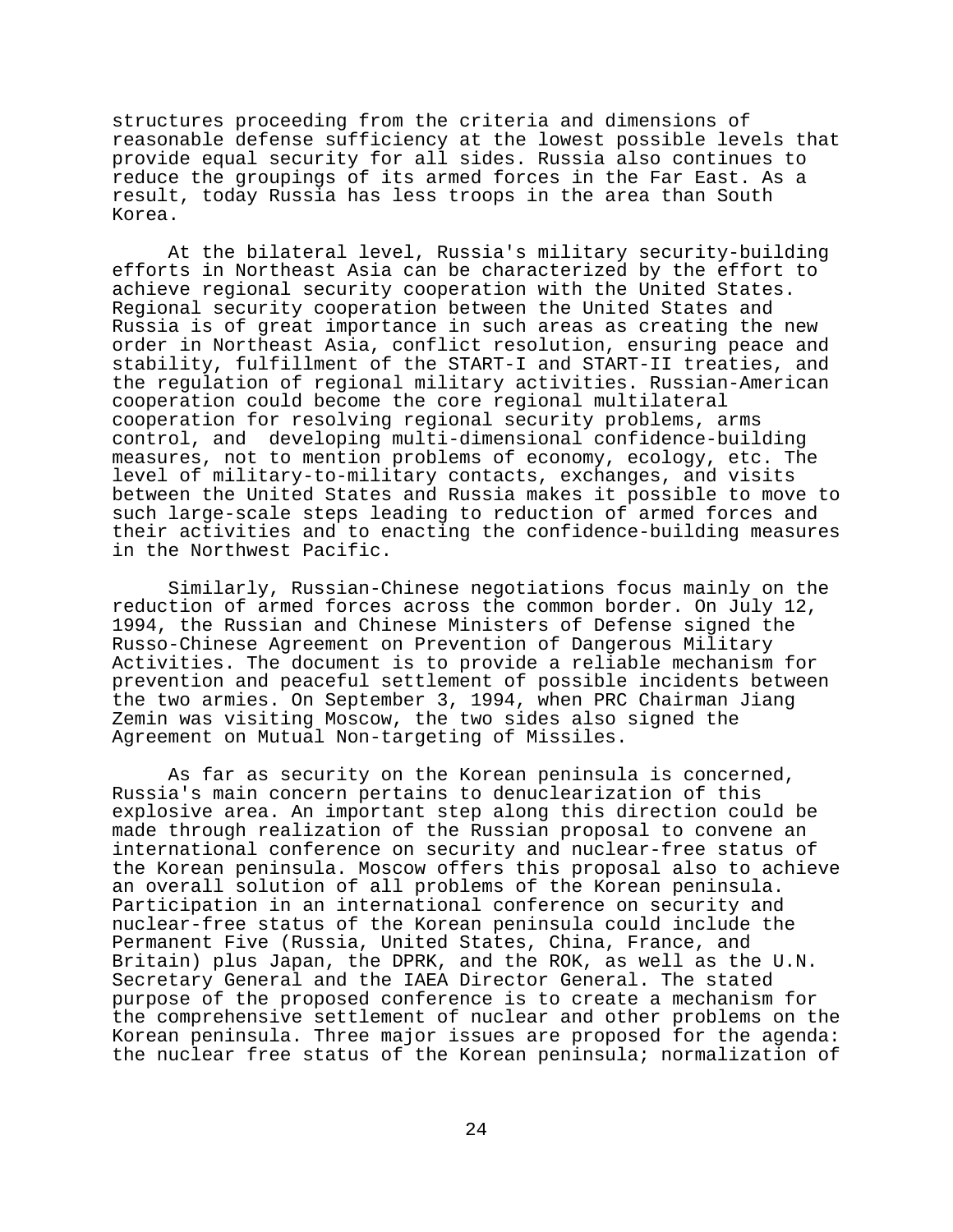DPRK relations with the participant countries, i.e., the United States, Japan, and the Republic of Korea; and confidence-building measures and improved relations between North and South Korea.

In his first Asian visit to the Republic of Korea, in 1992 the President of Russian Federation, Boris Yeltsin, put forward a set of measures to enhance security and cooperation in the Asia-Pacific region. During the negotiations in Seoul, Russia and South Korea discussed the possibility of Russia renouncing the Treaty of Friendship, Cooperation, and Mutual Assistance that had been signed between the former Soviet Union and the DPRK. Yeltsin assured Seoul that Moscow would discontinue military assistance to North Korea and expressed his intention to revise Russia's alliance relationship with the DPRK. These moves show Russia's commitment to a peaceful settlement in Korea.

The practical solution of most of the military-political problems with Japan is blocked by the maximalist position of the Japanese leadership in respect to the Northern Territories. That the task of resolving this dispute is not easy was revealed in the case study of the military aspect of territorial disengagement with Japan, carried out by a number of Russian military analysts. This case study is focused on the scenario which, being the worst case for Russia, reflects the developments in case of a broad-scale conventional war in the Far East. Actually, this scenario is withdrawn from the context of the military-political changes in the world, the Russian-American agreements, and the already-attained level of confidence. It implies the total defense and protection of the Sea of Okhotsk and adjacent territories against the massive attacks by the adversary.<sup>7</sup>

It appears more reasonable to exercise another approach according to which the military issues in the Kurile and South-Sakhalin zones should be solved on the trilateral basis, through the reductions of Russian, Japanese, and U.S. forces. Further bilateral efforts, especially Russia's negotiations on the key problems of the region with the United States, People's Republic of China, and Japan would help to expand existing arms control measures to the Far East and to move to a regional consensus.

The general principles of a collective security system, realized in Europe, can be used in Northeast Asia with due consideration of the regional specifics. The first ministeriallevel international conference on the issues of peace in the Asia-Pacific region in Bangkok in July 1994 was important not only for ASEAN, but for the entire Asia-Pacific region. It emphasized the need to develop an Asian mechanism of control and settlement of disputes and prevention of armed conflicts over the whole region.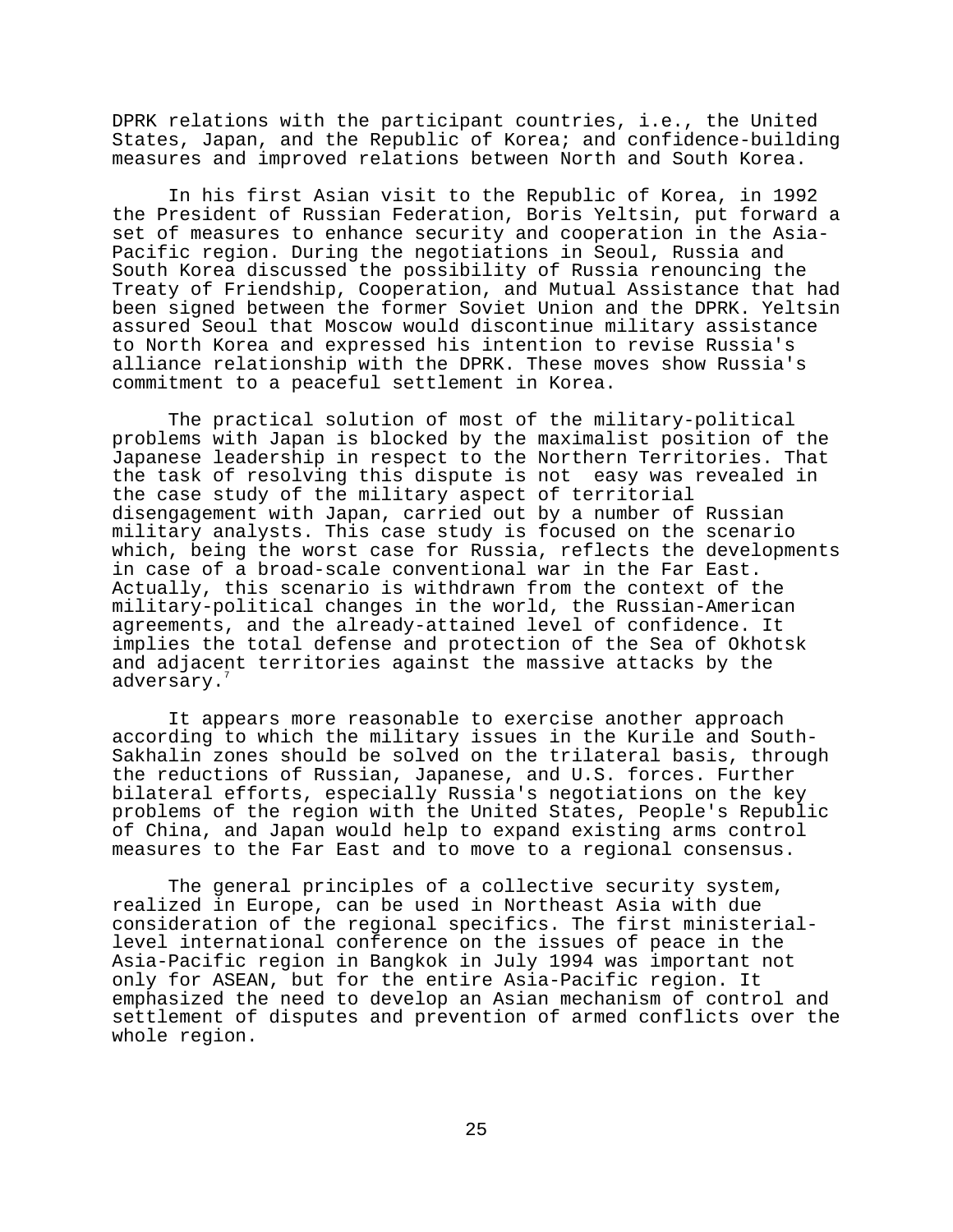In order to provide security in Northeast Asia, it appears necessary to hold more active negotiations and discussions of various principles and proposals in the context of ongoing changes in the region and in Russian-American relations. As a result, a good basis for regional agreements on easing the military tensions and strengthening security and stability can emerge.

Major outlines of the future security regime in Northeast Asia could lead to the following goals:

• Disengagement of armed forces in the areas of their direct confrontation and the high risk of surprised armed conflict;

• Creation of zones where armaments are limited, including nuclear and chemical weapon free zones;

• Spatial and temporal limitation of military activities, exercises and manoeuvres;

• Transparency and verification measures;

• Creation and institutionalization of bilateral and multilateral confidence-building measures;

• Quantitative reduction of armed forces and armaments in the countries of the region, qualitative limitation of arms race;

• Transfer of the armed forces' structure into a defensive posture;

• Creation of multilateral mechanisms for strengthening regional security, the discussion of military doctrines, etc.;

• Creation of a system of regional conflict resolution, and of a regional center for conflict prevention and resolution;

• Creation of regional center of strategic studies.

Thus, regular and military diplomacy in the Asia-Pacific region is working to develop the elements of a new security system on the basis of non-confrontational approaches. First and foremost, this diplomacy pertains to the level of military confrontation and the development of prerequisites that would enable states to build a stable infrastructure of security and constructive interstate interaction in Northeast Asia. Militarization of the states in the region is still not presently curbed by any restriction and goes on beyond the framework of existing international negotiations.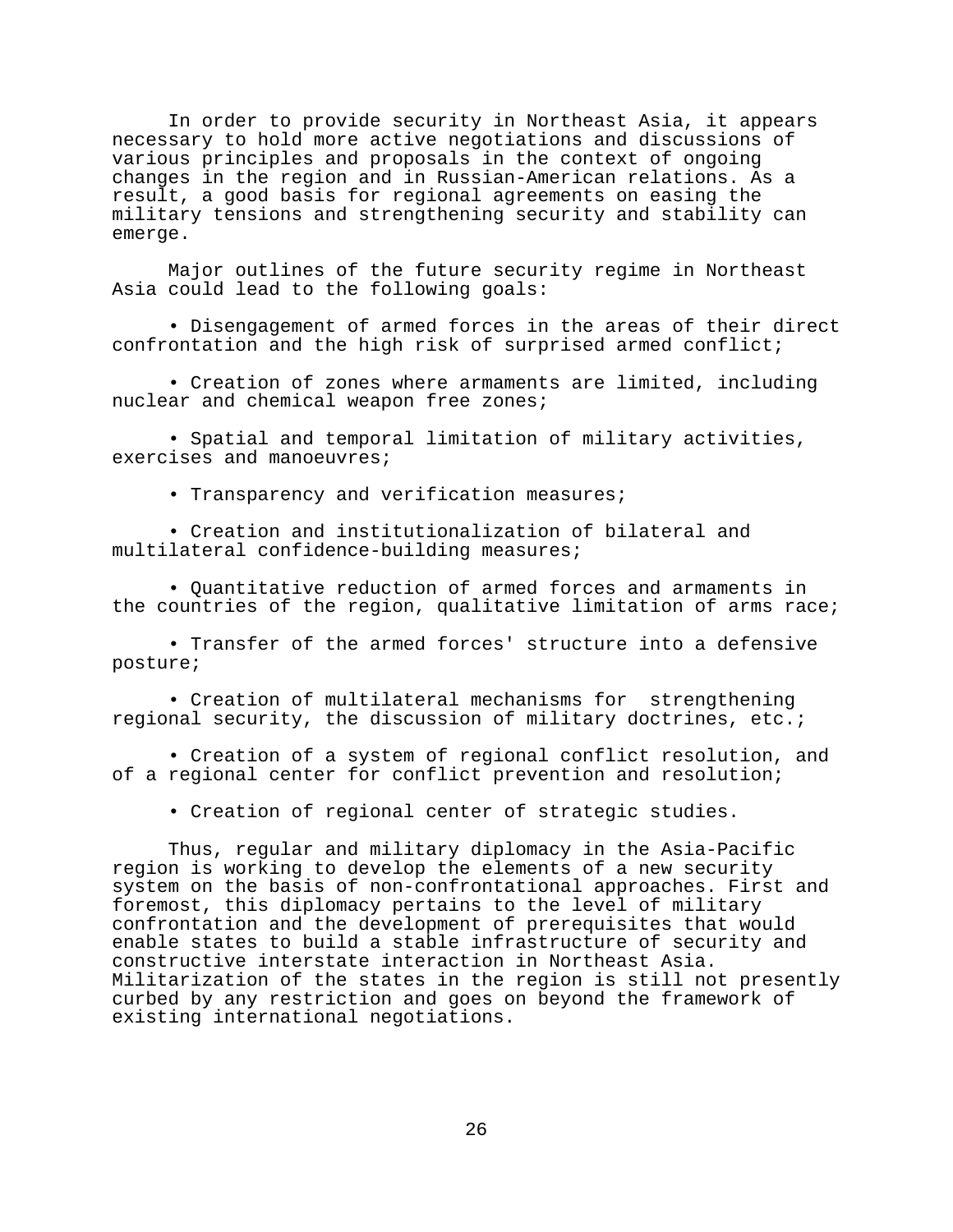## **Arms Control and the Prevention of Dangerous Military Activities**.

Accordingly, Russia considers the prevention of dangerous military activities to be an important aspect of building confidence, understanding, and an improved climate in international relations. As military equipment is becoming ever more sophisticated, it is necessary to take precautions that some technical or human factors will not cause irreparable damage to relations between friendly neighboring states.

Dangerous military activities can be defined as peacetime actions taken by armed forces, military units and individuals which cause, or can cause, harm to military personnel and the civil population, and/or cause or can cause damage to military or civil equipment, properties and installations, the natural environment, and strategic stability of states and the world at large. Dangerous military activities, undertaken in local and limited conflicts and other cases where military force is used, are connected with the excessive and unreasonable losses of military personnel and civil population, as well as with destruction and other types of material damage which evidently are not justified by the military need.

The issue of prevention of dangerous military activities is connected with the ongoing reassessment of values after the end of the Cold War and the global nuclear confrontation. Striving to thwart the disaster, the leading powers built up their military capabilities and actively prepared their armed forces for hostilities which would have caused massive losses among both the armed forces and the civilian population. Preparedness for any sacrifice in the name of perceived great ideals was seen as the indisputable truth. Armed incidents, e.g., losses of SSNs and their crews due to technical malfunctions, sometimes with tragic results, became the normal attribute of military operations during the nuclear/conventional arms race of the Cold War era. Considerable human losses occurring within the armed forces in the circumstances of peacetime combat training become ever more tangible in their impact and ever less understandable. In most cases such losses result from catastrophes, equipment failures, or accidents caused by unintentional negligence or dangerous activities of armed people.

It should be noted that the absolute majority of human losses has been caused by dangerous actions of the military taken in their home country or within the units of armed forces as such. As for the international scene, the aftermath of dangerous military activities can be even worse than a mere danger to lives of personnel or civil population. Such activities can cause a threat of retaliatory action and the erroneous, accidental or unauthorized use of conventional or even nuclear-missile weapons.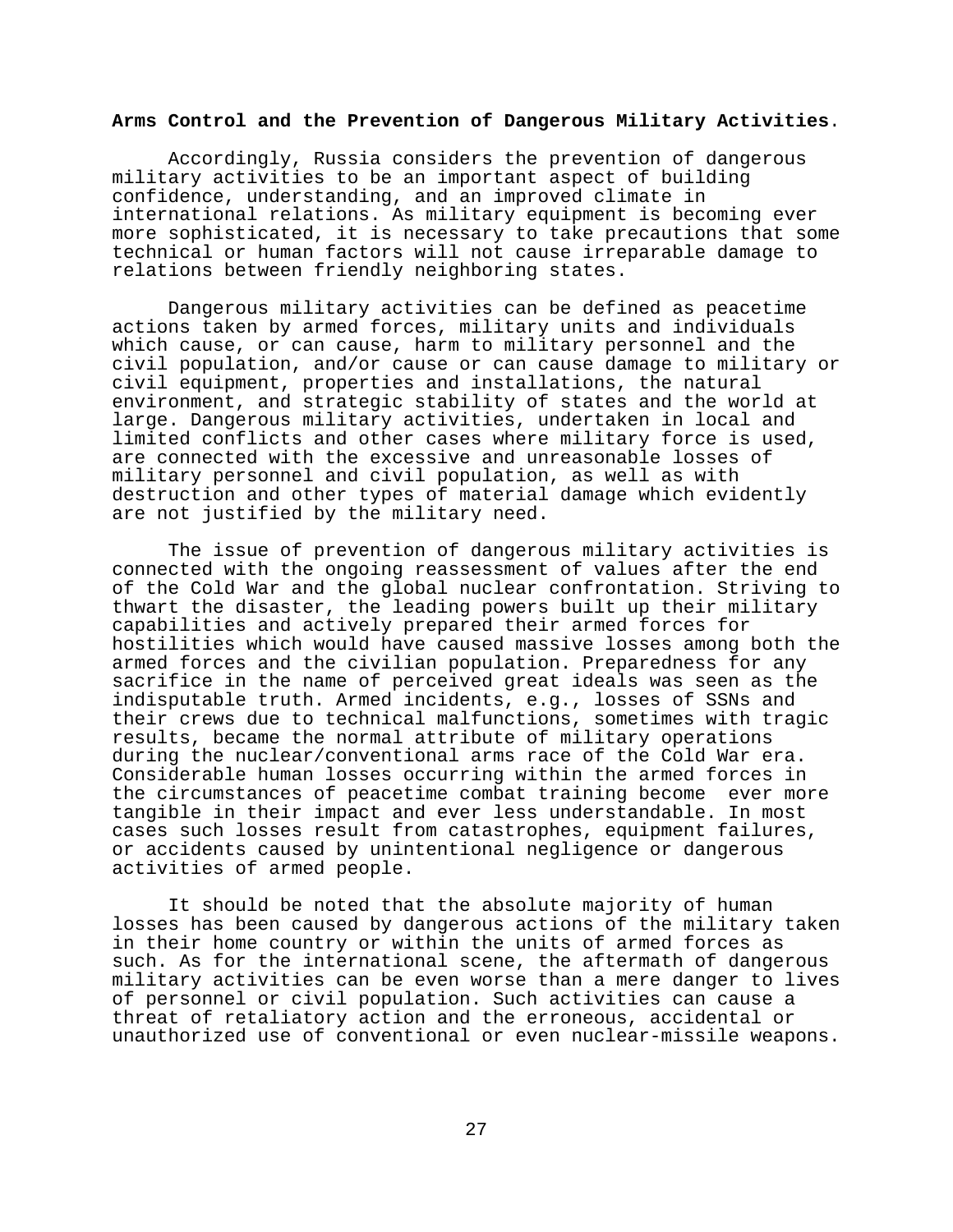Naturally when such threats are raised, they complicate international relations. In the circumstances of armed conflicts, dangerous military activities would lead to unreasonable material damage and excessive, unreasonable and useless losses among military personnel and population.

Therefore, prevention of dangerous military incidents and activities is a crucial domestic and international task. Domestic activities to minimize conditions that could lead to accidents or their aftermath include the publication of relevant charters, guidelines, and instructions that regulate the everyday activities and training of armed forces. Supervising the implementation of safety regulations and preventing accidents are important aspects in such army and naval activities as training flights, target practice, field and high-sea exercises.

At the international level, the most dangerous effect of incidents involving armed forces and units of two or more countries is the threat of misunderstanding about them and the ensuing mistaken and unnecessary armed reaction to the other side's intention. Most dangerous effects can be caused by the incidents that bear a potential of misunderstanding with regard to strategic offensive forces which, in the circumstances of sharp reduction, continue to be the instruments of regional and global deterrence and stabilization. There have been reports of dangerous malfunctions in the American and Soviet early warning systems, as well as on the nuclear weapons defaults occurring in the strategic nuclear forces of both countries.<sup>8</sup>

Politically and diplomatically, prevention of dangerous military activities is being effected through declarations (at the level of international treaties and law) and practical realization of principles aiming at prevention of violation of agreed standards of armed defense as well as prevention of harm to individuals and property. The task is to be achieved through the observance of the coordinated limits of activities and implementation of other agreed confidence-building measures.

Current local conflicts manifest an impressive scale of long-lasting hostilities. When these wars take place with the added factor of the development of ever more powerful conventional weapons, they stimulate an international demand for resolving issues surrounding the restriction of the use of certain types of weapons and for unconditionally banning the most lethal systems by a world-wide treaty (e.g., the nonproliferation treaty or treaties on biological and chemical weapons).

The Agreement Between the USA and the USSR on the Prevention of Incidents On and Over the High Seas (INCSEA-1972) provides for safe navigation of the two parties' naval vessels throughout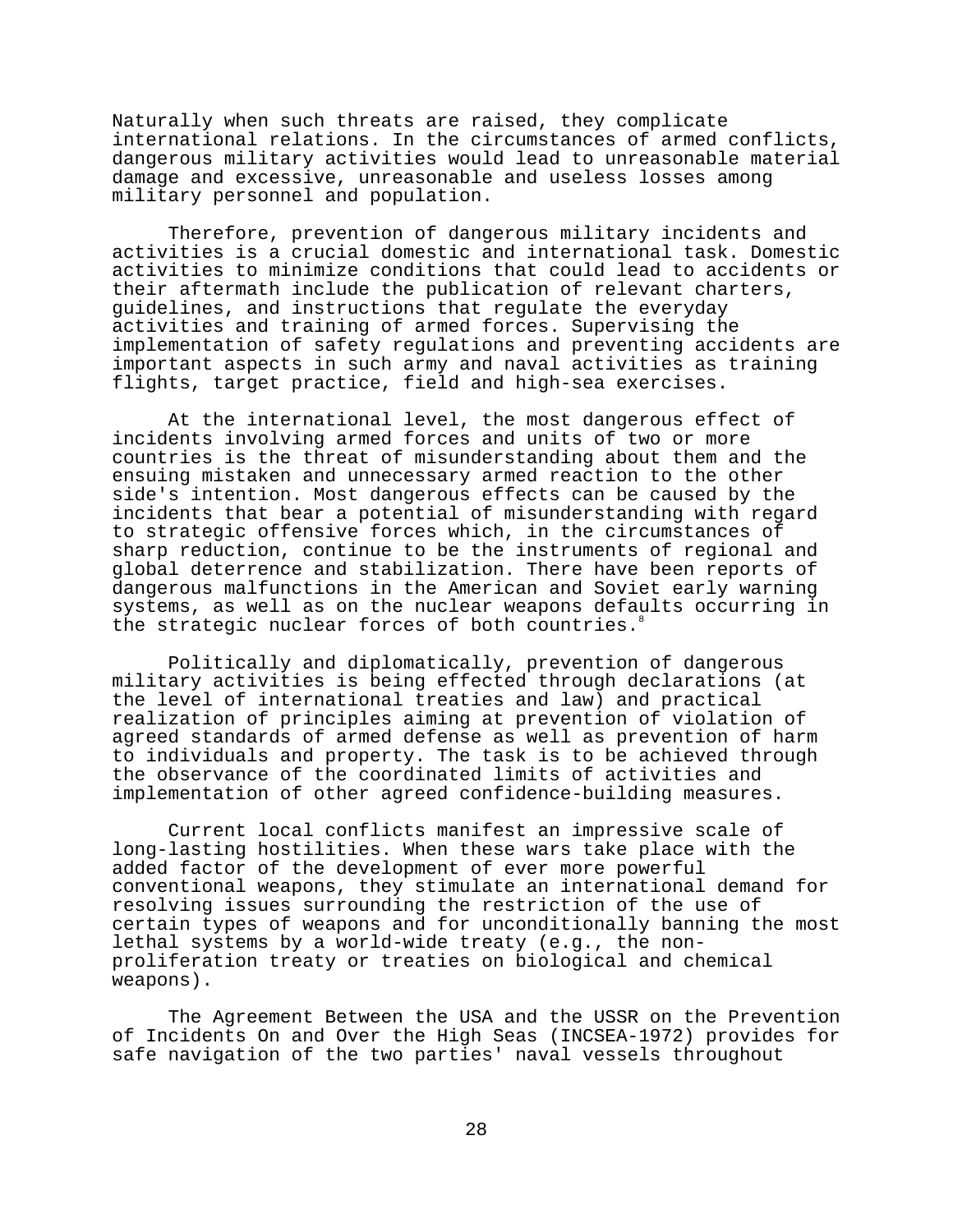their territorial waters and for safe overflights by their military aircraft in their air-space. Following international law, the agreement contains mutual commitments to lessen the risks involved in the activities of their ships and aircraft in proximity to one another. In particular, military ships should, in all cases, stay "in sufficient distance" from the other side's ships to avoid the risks of collision.

Military ships must not exercise simulation attacks that involve targeting of cannons, launchers, torpedo devices and other weapons against the approaching ships of the other party in a manner that could pose a danger for approaching ships or hamper navigation. The use of searchlights or other powerful light devices to light the navigator's bridges of approaching vessels is also banned.

Aircraft crew commanders, too, must be most cautious and prudent in approaching the aircraft and ships of the other party. Guided by the interests of mutual safety, they should not simulate attacks against the aircraft and ships of the other party, conduct dangerous maneuvers or engage in aerobatics over the ships, or discharge any objects that might be dangerous for the ships or hinder their navigation.

The procedure to consider mutual claims has been greatly simplified. In conformity with the Incidents at Sea Agreement, naval forces can dispense with official diplomatic presentation and expeditiously exchange information on incidents at sea through their naval attaches. The two parties also hold regular consultations where their representatives (usually, admirals and naval officers) professionally analyze the incidents of the preceding year, work out mutually acceptable recommendations to prevent such incidents in future, and discuss the proposals to improve certain provisions.

The Agreement On The Prevention of Incidents at Sea was an important link in the chain of bilateral confidence-building agreements that have brought the tactical activities of Russian and U.S. armed forces into harmony. In 1986 the USSR signed a similar agreement with Great Britain, and since 1988 has signed similar agreements with other countries including Japan. Regular review meetings revealed the positive results attained in the practical implementation of INCSEA agreements. However, these meetings covered only naval activities undertaken on the high seas.

On June 12, 1989, during the visit to Moscow of Admiral William Crowe, Chairman of the U.S. Joint Chiefs of Staff, he and Chief of the Soviet Armed Forces' General Staff, Army-General Mikhail Moiseyev, signed the new Soviet-American Agreement on Prevention of Dangerous Military Activities, which entered into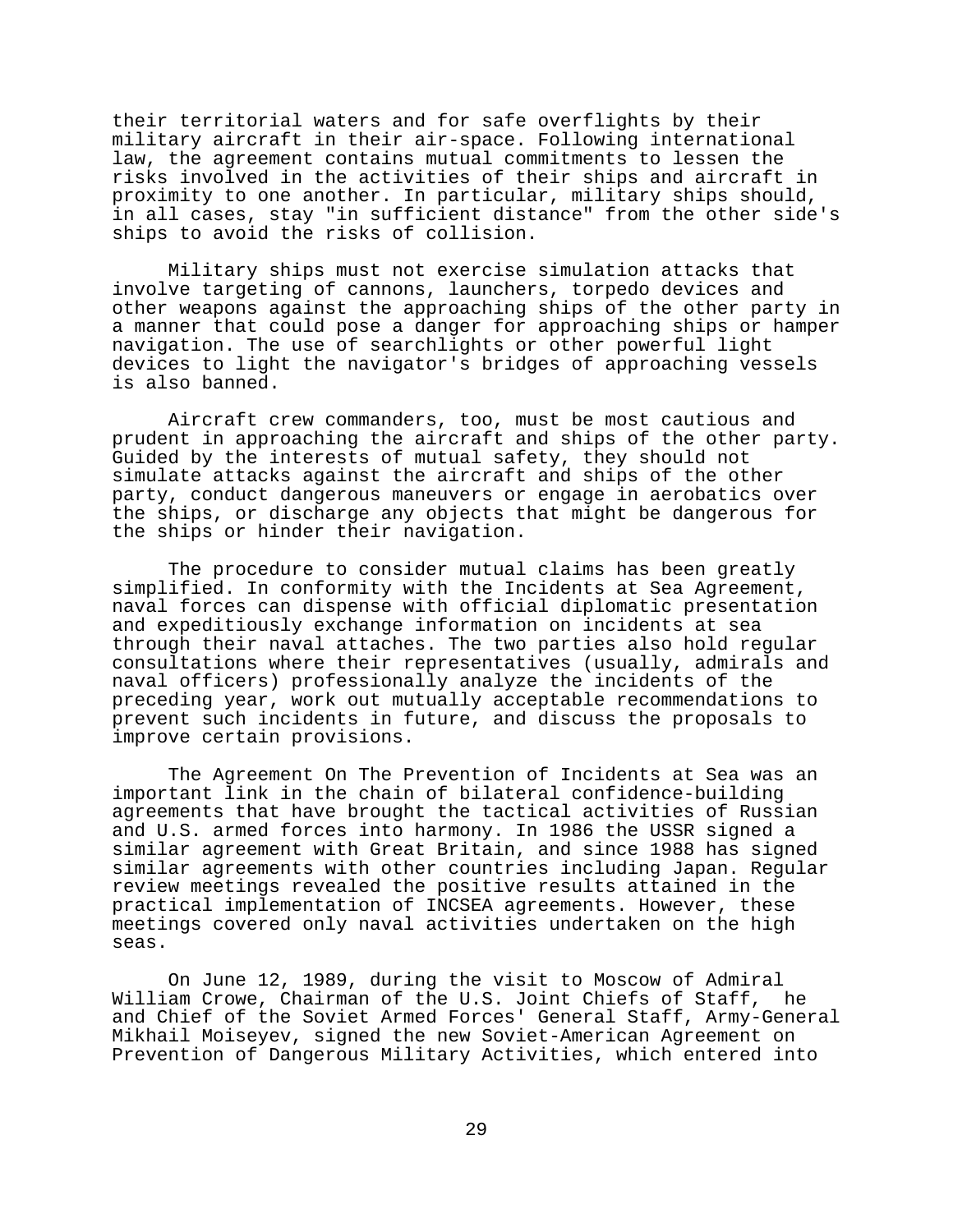force on January l, 1990. Like the INCSEA agreement, this document refers to peacetime activities of military personnel taking place in proximity to military personnel and equipment of the other party. The new agreement was the first to cover the activities of ground troops, air-forces and air-defense forces.

The growing number of similar bilateral agreements is evidence of their positive role and viability. After the work had been done with the United States, Russia signed the INCSEA agreements with more than ten countries, and agreements on prevention of dangerous military activities with Canada, Greece, and China. These agreements have proved to be useful in building confidence and security, and a valuable mechanism of conflict prevention and resolution.

Work on preventing dangerous military activities in the tactical field implies strengthening and developing the agreements cited above. This can be done by supplementing them with protocols on coordinated criteria of danger involved in certain activities, extending the agreements to new types of dangerous military activities, and elaborating the qualitative and quantitative criteria for preventing these activities.

As present relations show, the INCSEA and DMA agreements have created good prerequisites for prevention of dangerous incidents in the following possible activities of the two countries' armed forces:

• Activities in the border zone including territorial waters;

• The use of radio-emitting means in close proximity to one another;

• The use of dangerous technical means (such as lasers) in the vicinity of each other;

• Establishment of special caution areas when the armed forces' units of the two countries undertake activities in dangerous regions;

• Encounters of ships and aircraft at high seas beyond the limits of territorial waters.

Further work on the provisions of these agreements is connected with coordination of many technical values and criteria of dangerous action. The main emphasis should be on the classification of danger by the level, dimension, and the distance from the source of danger. Special attention should be paid to the specific types of military activities which are seen by the other party as a provocation or a cause of incidents to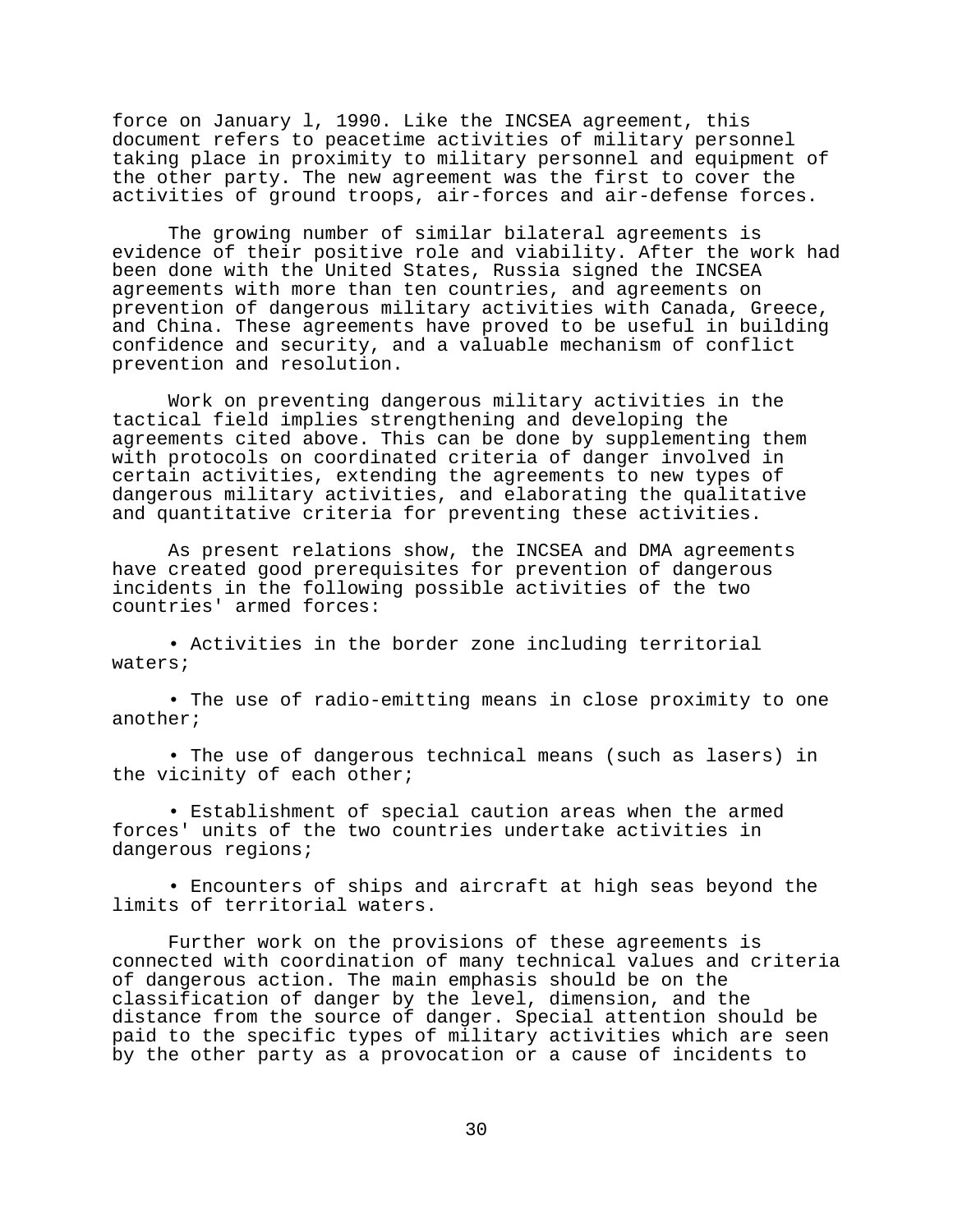include intelligence activities in proximity to the other side's border, aircraft overflights in the areas of naval exercises, and various activities by attack submarines.

Quantities and qualities of arms represent the most important and salient aspect of military power. Another important component is represented by the capability to effect reliable command and control over the troops during the armed forces' operational activities. Therefore, control over operational activities of armed forces in general and strategic nuclear forces in particular is a most important element in reducing international tensions and eliminating risks of armed confrontation. Arms reduction alone will not produce clearly positive results in building mutual security if it is not supplemented by limiting armed forces' operational activities, controlling the possible intentional and unintentional use of weapons, and coordinating principles for activities that the armed forces conduct in various situations.

In the past, the problem of controlling the operational activities of armed forces was left to the margins of disarmament negotiations. The measures that the nuclear weapon states adopted to prevent accidental or unauthorized use of nuclear weapons were unilateral ones. There was neither consultation nor institutionalization of such measures in bilateral or multilateral agreements. The continuous climate of tensions blocked the necessary exchange of information and did not make it possible to develop the proper regime for verification of these agreements. For example, the very idea of providing the other side (even on a mutual basis) with access to information on the systems and procedures of command and control of strategic forces and their operational activities was perceived as incompatible with nuclear deterrence. Therefore, past agendas never implied any serious discussion of the need to extend arms control to operational activities or to issues of command and control.

Today, the entirely new approach to verification, embodied in the U.S.-Soviet/Russian disarmament treaties and agreements, lays down the basis for the new regime of military transparency. The new Russian-U.S. relations must lead to a gradual evolution from mutual to joint deterrence. Control over operational activities should not only drive the transformation of both countries' nuclear policies from confrontation to cooperation, but also should become the central instrument to realize this new deterrence regime.

### **U.S.-Russian Nuclear Stability**.

Russian and American research proved that neither quantitative nor qualititative build-ups of strategic nuclear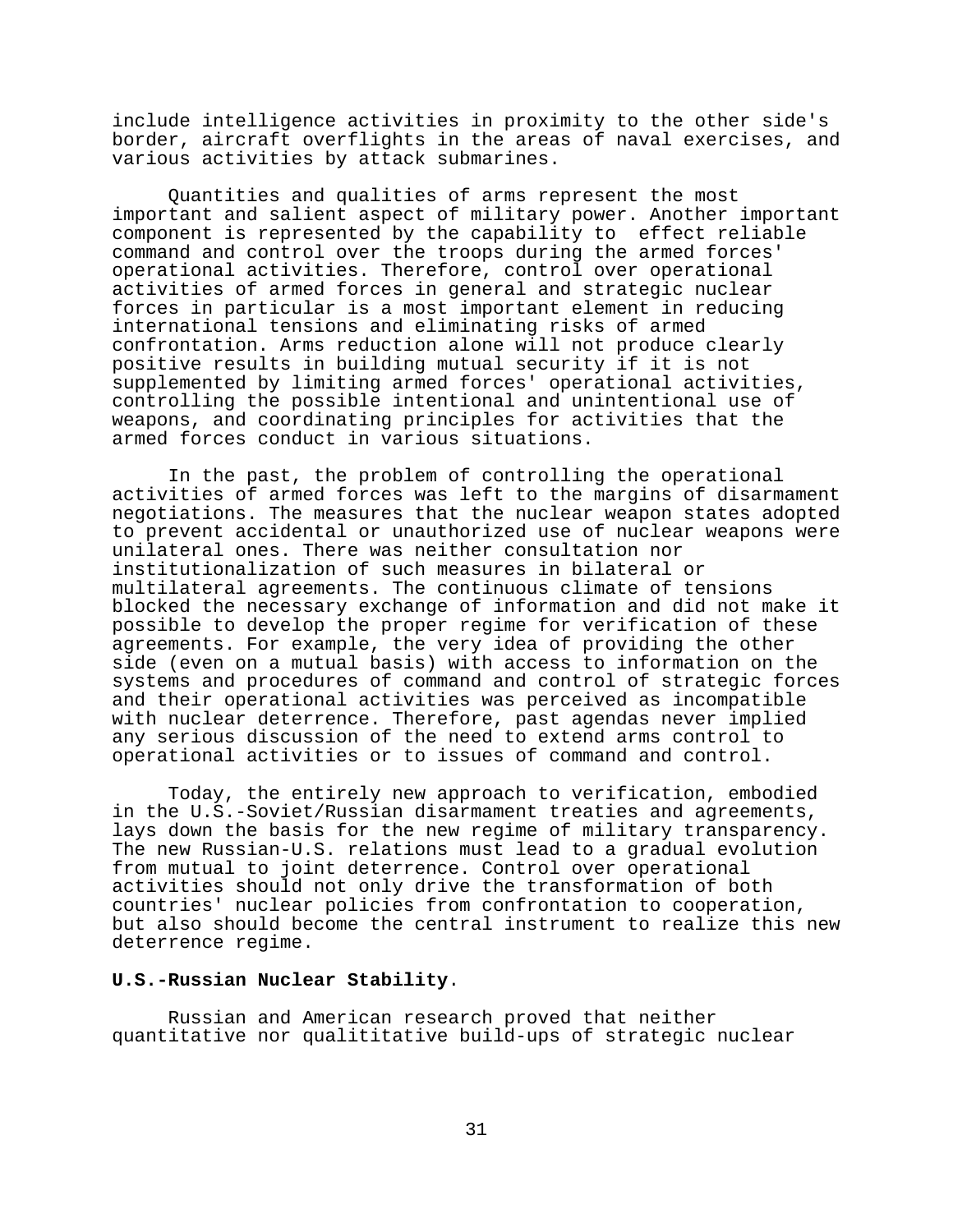forces or strike capability could deprive other states of the capability to retaliate effectively and cause irreparable damage to the adversary. Today, as warhead numbers are reduced, the trends in development of Russian and U.S. strategic nuclear forces are such that their deterrence potentials (the efficiency of retaliatory action) and the counterforce potentials (capability to strike strategic nuclear installations in a preventive action) are becoming practically equal.

However, there are some destabilizing factors that may break the strategic balance. These include breakthroughs in military technologies that can sharply reduce the survivability and efficiency of the strategic forces' combat and support systems, deployment of ABM systems, strikes against strategic nuclear installations by conventional warheads, and, formation of coalitions of nuclear states.

With the transition to radically reduced levels of strategic offensive forces, it becomes most important to realize the principle to prevent intentional and unintentional action impeding the everyday activities of the ICBM, SSBN, and bomber units. It is equally important to remove the threat of their virtual destruction or neutralization by nuclear or conventional strikes near their home bases. In the ICBMs' case, this could mean the ABM system with outer space-basing elements that could destroy these systems at or near their bases. Anti-submarine defense systems that possess permanent capabilities for tracking and striking (hunt and kill) SSBNs pose a serious threat to them. The threat to strategic aviation (bombers) is variously-based (land, air, and sea) long-range cruise missiles capable of striking air force bases.

These unacceptable military activities bear a potential threat to strategic offensive forces of the other side. If they are deployed, they would violate the spirit of the START agreements, increase mutual suspicion and distrust, and deprive mutual military cooperation of trust. Such activities would also endanger the stability of strategic offensive forces. To prevent this outcome, Russia and the United States would likely start to develop--quite often on a new technological basis--countermeasures against anti-missile, anti-submarine, and air defense systems. These countermeasures would have the effect of strengthening their strategic forces' offensive strike capability and should include:

• More intensive surveillance and higher combat capability at all levels of forces;

• Setting a mutual regime of operational activities of strategic forces (to the largest possible extent);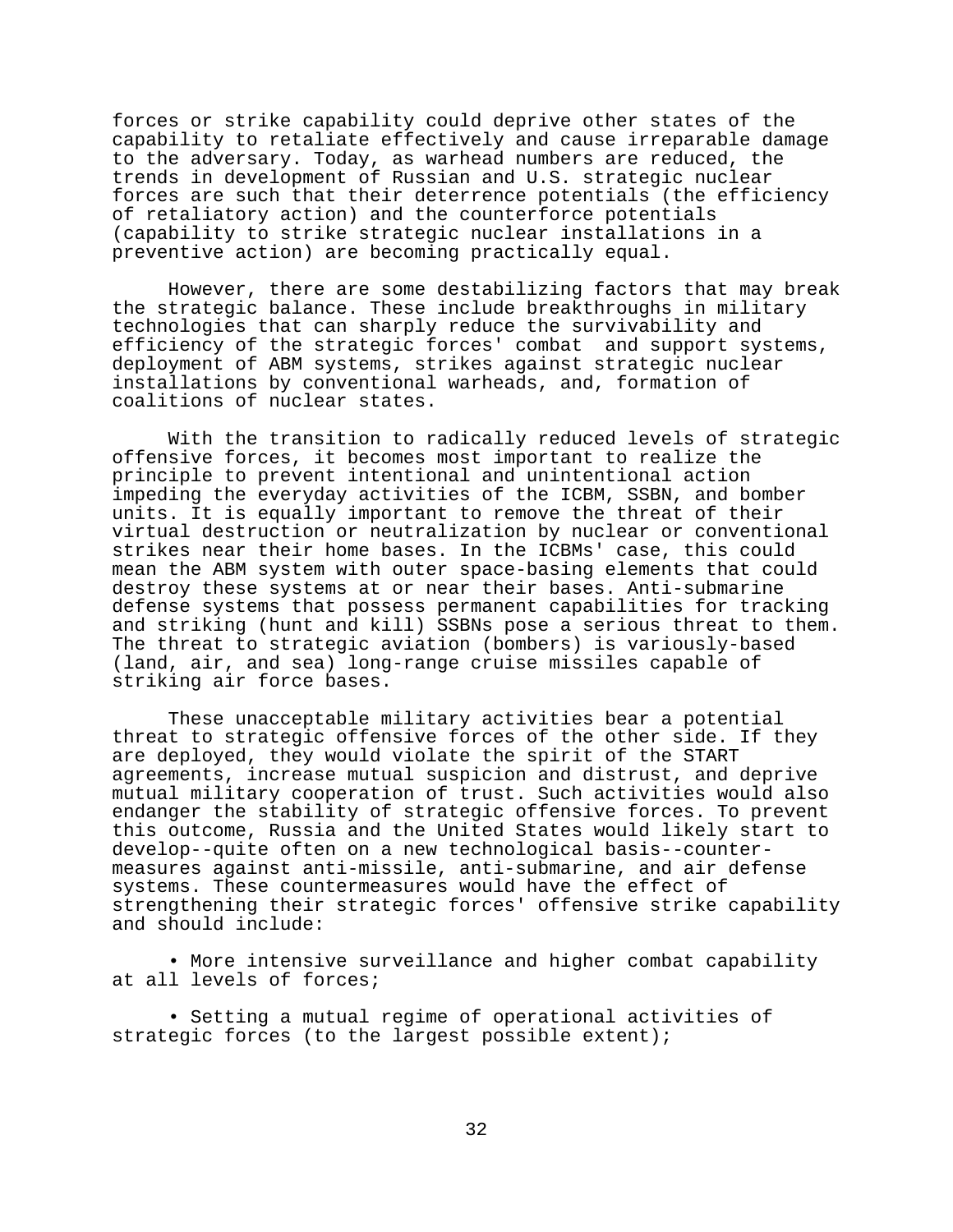• Creating a newly-based threat to the adversary's strategic offensive forces.

Realizing these measures to improve strategic offensive capabilities and require mobilization of a considerable number of military industries could result in a new arms race. Moreover, because the strategic offensive and the opposing forces operate in vast expanses, other countries, too, could become involved in the confrontation. In particular, the zone of the Okhotsk Sea and the Sea of Japan can become an area of even more serious contradictions, adding to the vestiges of the Cold War global confrontation and the Northern Territories issue.

In this connection attempts to create strategic missile defenses and to revise the ABM Treaty of 1972 would also undermine the basis of cooperation related to development of tactical or military theater ABM systems. Russia and the United States might then eventually choose to cooperate in excluding certain parts of their respective military industrial complexes from nuclear agreements. They could then maintain their scientific, technological and production potentials. But they would then drift apart and start another round of their costly and even more rigid rivalry that would make the situation even more dangerous and uncertain for themselves and the world.

At a time when other countries still possess nuclear weapons, the very spirit of Russian-American agreements on reduction and limitation of strategic offensive weapons requires these two states to construct a situation where:

• The two sides would have limited numbers of strategic warheads and delivery systems and place no obstacles to each other's strategic nuclear forces;

• The two countries (and, probably, other nuclear powers) would upgrade their military and political interaction to a higher level of interaction between their strategic nuclear forces to prevent dangerous incidents. Ultimately the goals should be to put the world's strategic nuclear forces under the auspices of the United Nations.

Asian-Pacific regional specifics are marked by the emphasis on naval weapons including nuclear powered submarines (SSNs and missile-carrying submarines- SSBNs). It seems necessary to reach a special agreement that would limit anti-submarine defense capabilities and provide for the survivability of naval forces as a stabilizing factor of deterrence. That agreement could be on ocean zones free from strategic submarines and on reduction of anti-submarine activities.

The Treaty on the Prohibition of the Emplacement of Nuclear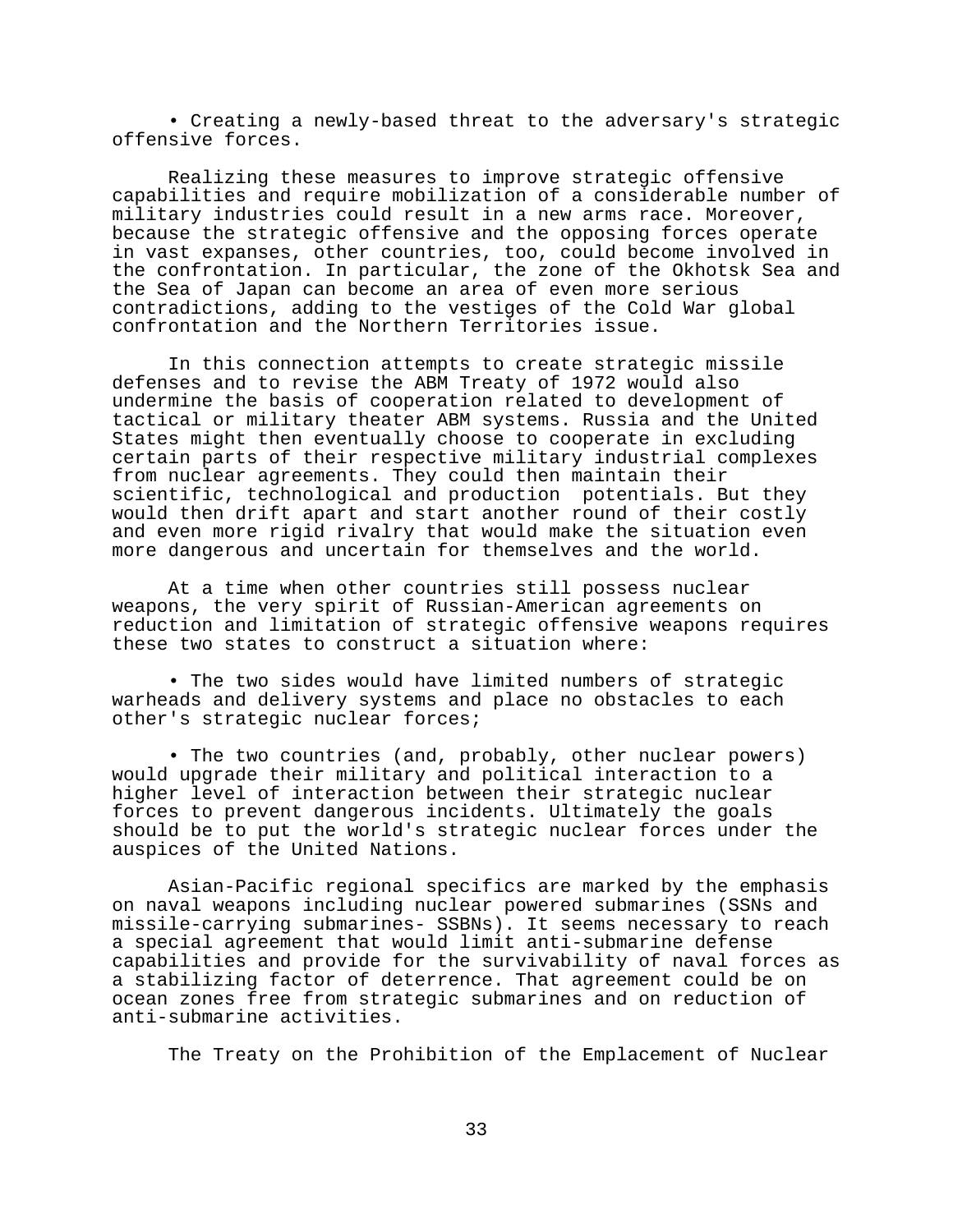Weapons and Other Weapons of Mass Destruction on the Seabed and the Ocean Floor and in the Subsoil Thereof was signed in 1971. The Treaty provides the procedures to control its implementation and to verify the sub-surface installations which cause suspicion among the signatories, as well as the necessary measures to be taken. However, the absence of an agreement that would fully ban the use of the seabed and the ocean floor for military purposes leads to development of conventional sub-surface weapons and military equipment. A most dangerous example of such work is represented by construction of stationary submarine detecting systems which can be deployed on the continental shelf or in the middle deep-water part of the ocean floor. Actually, these systems become another component of strategic weapons as they can help in obtaining data needed in order to destroy the sub-surface carriers of nuclear weapons. The United States, Russia and other nuclear powers could also facilitate the practical realization of the principle of parity and equal security in the sphere of strategic weapons through an agreement on setting the SSBN navigation zones where any anti-submarine activities would be prohibited.

The mutual commitments taken under the Russian- American ABM Treaty suggest that freeing the ocean zones from the means of detecting, monitoring and destroying submarines would give each side, in all cases, the necessary survivable second-strike naval strategic weapons capability. Each side would then possess a reliable means of retaliation which would make the aggressor's decision to start a nuclear attack senseless and substantially diminish the probability of nuclear war. Given the specific physical qualities of the ocean environment, naval sub-surface carriers of nuclear weapons can become the most reliable means of retaliation, while it would be rather simple to verify the proposed agreement.

### **Conclusion**.

As a first step to foster a plan of regional security, it appears useful to start with unofficial, expert, and academic discussions on a bilateral (Russian-American, Russian- South Korean, etc.) and multilateral basis. These discussions would clarify the participants' positions and prepare the ground for the official negotiations. Thus, a political impulse is needed to start moving towards a system of collective or cooperative security. In today's specific regional context, including the differences of positions among various states, such a process is hardly possible for the whole Asian-Pacific region. The task seems more feasible at the sub-regional level of Northeast Asia where the number of the involved countries is not too large. At the same time, movement to an accord could be generated there rather efficiently, considering the vast expanses of the Far East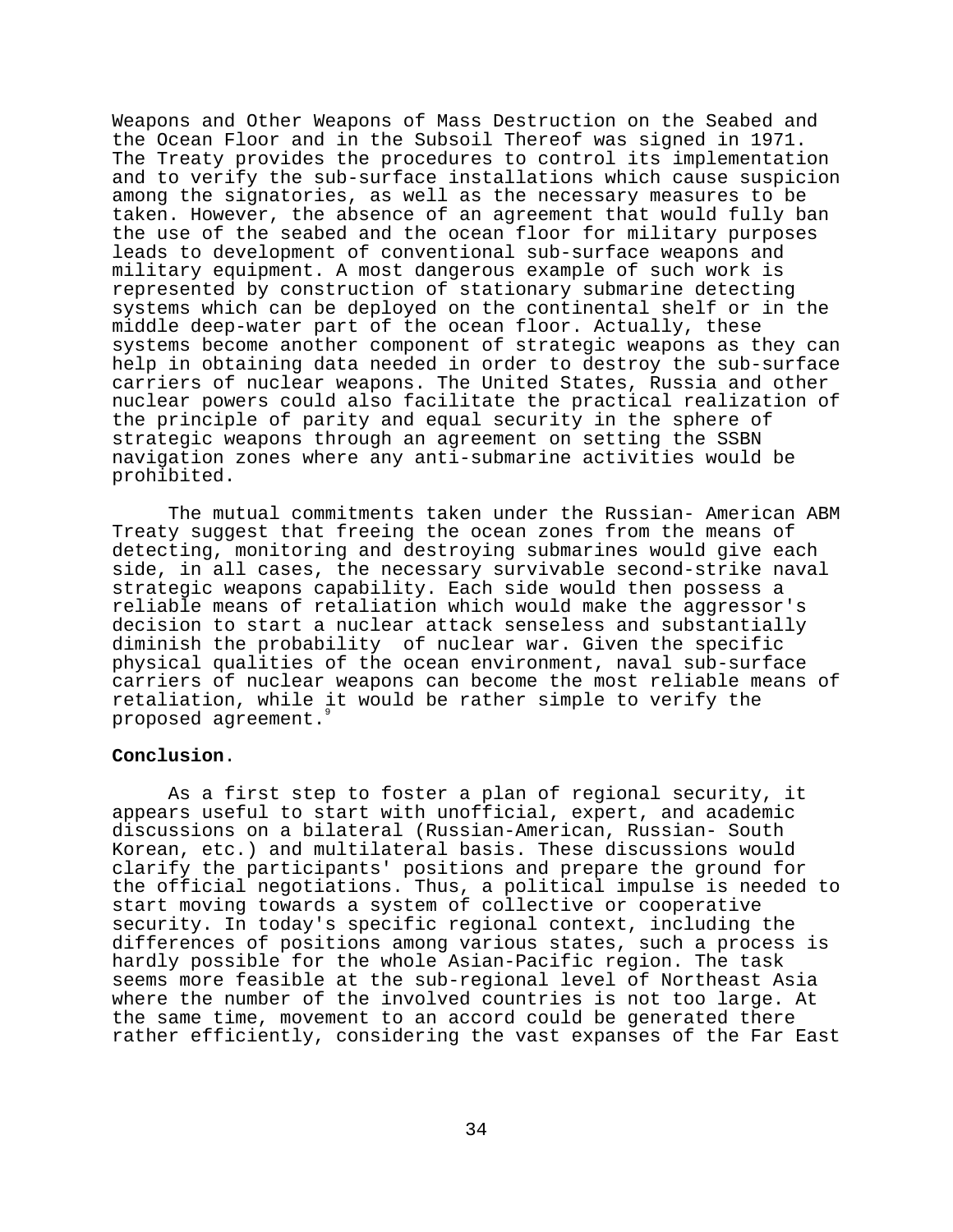### and Northwestern Pacific.

In the context of a most complicated strategic, military, and political situation in that region, progress on strategic issues might be easier to achieve than discussions on conventional disarmament and confidence-building measures. Thus the Asian-Pacific countries face certain difficulties in elaborating the new national strategy for the region, and even more in working out the strategy for joint action. Attempts are still being made to solve new issues on the basis of the old stereotypes. Nevertheless, expanded and deeper military-tomilitary contacts, greater confidence, the lower level of military confrontation, and Northeast Asian states' negotiations on a system of collective/cooperative interaction would contribute to military security and stability in this vast region of the globe.

#### **ENDNOTES**

- l. M. Gareev, Mezhdunarodnaya Zhizn', 1994, No. 3.
- 2. P. Grachev. Voennaya Mysl', 1993, No. 6.
- 3. Izvestiya, November 18, 1993.
- 4. Ibid.

5. For an analysis of these issues in the Asian context see Stephen Blank, Why Russian Policy is Failing in Asia, forthcoming, Carlisle Barracks, PA: Strategic Studies Institute, U.S. Army War College, 1996.

- 6. M. Titarenko, Russia and Eastern Asia, Moscow, 1994.
- 7. Nezavisimaya Gazeta, August 20, 1992.

8. Scott Sagan, Reducing the Risk of Dangerous Military Activities, CISAC, Stanford University, July 1991.

9. Mirovoy Okean, Moscow, 1986.